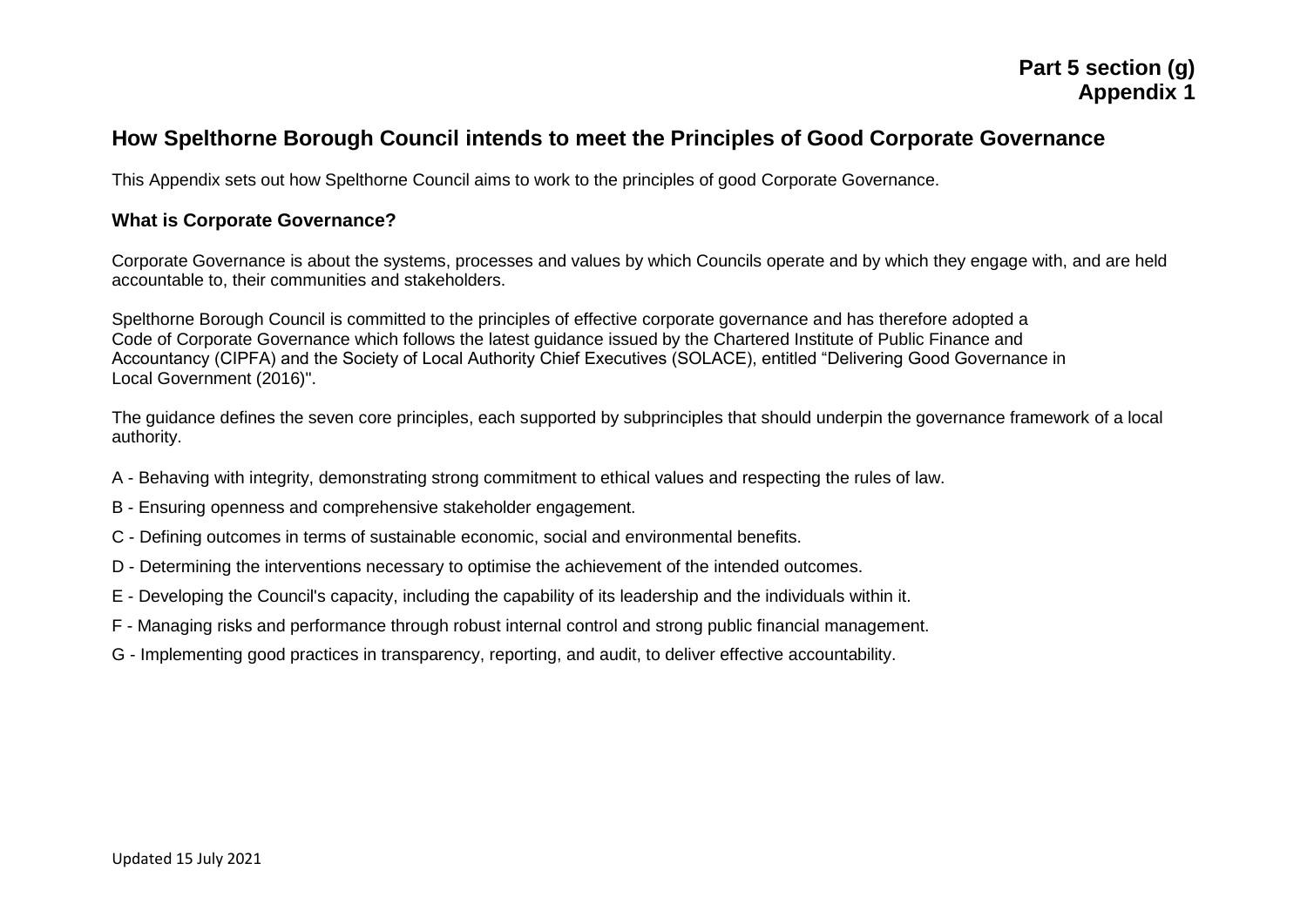### **What are the benefits of having a Code of Corporate Governance?**

Good governance leads to good management, good performance, good stewardship of public money, good public engagement and ultimately good outcomes for citizens and service users. It enables the Council to pursue its vision effectively as well as underpinning that vision with mechanisms for control and the management of risk.

The Council has a robust governance framework in place. The documents and arrangements which comprise the framework demonstrate that the Council continually seeks to ensure it is and remains, well governed, through integration of its processes and structures with the core principles of the CIPFA/SOLACE framework into all aspects of the Council's conduct and operation.

The Monitoring Officer is responsible for ensuring the Code is reviewed regularly, and the outcome of the review, along with any required amendments is reported to the Corporate Policy and Resources Committee for approval.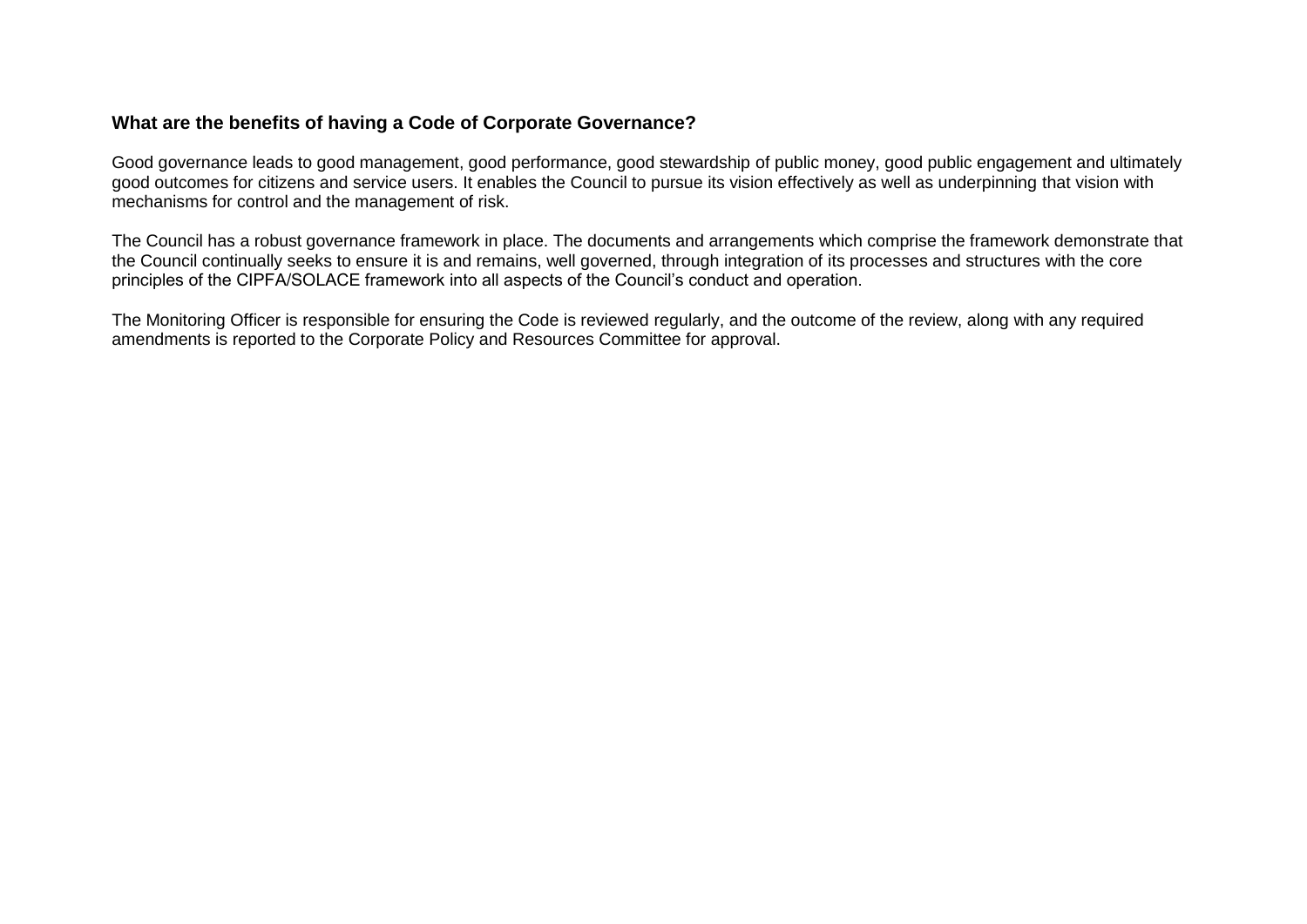### **Principle A - Behaving with integrity, demonstrating strong commitment to ethical values, and respecting the rule of law.**

### **Summary:**

Local government organisations are accountable not only for how much they spend, but also for how they use the resources under their stewardship. This includes accountability for outputs, both positive and negative, and for the outcomes they have achieved. In addition, they have an overarching responsibility to serve the public interest in adhering to the requirements of legislation and government policies. It is essential that, as a whole, they can demonstrate the appropriateness of all their actions and have mechanisms in place to encourage and enforce adherence to ethical values and to respect the rule of law.

| <b>Supporting</b><br><b>Principles</b> | <b>Behaviours and actions that</b><br>demonstrate good governance<br>in practice                                                                                                                                                                                                                                                                                                                                                                                                                                                                                                                                                                                                                                                                                            | To meet the requirements of these Principles<br>the Council will:                                                                                                                                                                                                                                                                                                                                                                                                                                                                                                                                                                                                                                                      | <b>How this will be</b><br>evidenced                                                                                                                                                                                                                                                                                                                                                                                              |
|----------------------------------------|-----------------------------------------------------------------------------------------------------------------------------------------------------------------------------------------------------------------------------------------------------------------------------------------------------------------------------------------------------------------------------------------------------------------------------------------------------------------------------------------------------------------------------------------------------------------------------------------------------------------------------------------------------------------------------------------------------------------------------------------------------------------------------|------------------------------------------------------------------------------------------------------------------------------------------------------------------------------------------------------------------------------------------------------------------------------------------------------------------------------------------------------------------------------------------------------------------------------------------------------------------------------------------------------------------------------------------------------------------------------------------------------------------------------------------------------------------------------------------------------------------------|-----------------------------------------------------------------------------------------------------------------------------------------------------------------------------------------------------------------------------------------------------------------------------------------------------------------------------------------------------------------------------------------------------------------------------------|
| <b>Behaving with</b><br>integrity      | Ensuring members and officers behave<br>with integrity and lead a culture where<br>acting in the public interest is visibly<br>and consistently demonstrated thereby<br>protecting the reputation of the<br>organisation<br>Ensuring members take the lead in<br>establishing specific standard<br>operating principles or values for the<br>organisation and its staff and that they<br>are communicated and understood.<br>These should build on the Seven<br>Principles of Public Life (the Nolan<br>Principles)<br>Leading by example and using the<br>above standard operating principles or<br>values as a framework for decision<br>making and other actions<br>Demonstrating, communicating and<br>embedding the standard operating<br>principles or values through | Maintain shared values between the Council and<br>its officers. These are defined in the Constitution<br>and reflect public expectations about the conduct<br>and behaviour of individuals.<br>Use shared values as a guide for decision<br>making and as a basis for developing positive<br>and trusting relationships within the Council. We<br>demonstrate this by adherence to the<br>Constitution.<br>Have adopted formal codes of conduct defining<br>standards of personal behaviour for Members<br>and Officers<br>Maintain a Committee to support the Members'<br>Code of Conduct to raise awareness and take<br>the lead in ensuring high standards of conduct<br>are embedded within the Council's culture. | The Constitution which<br>includes:<br>o Financial procedure<br><b>Rules</b><br><b>Contract Standing</b><br>$\circ$<br>Orders<br>$\circ$ Anti-Fraud and<br><b>Corruption Policy</b><br><b>Anti-Bribery Policy</b><br>$\circ$<br>Rules relating to<br>$\circ$<br>members external<br>interests (Register<br>of Interests)<br><b>Human Resources</b><br>$\bullet$<br><b>Policies</b><br><b>Staff Induction</b><br><b>Procedures</b> |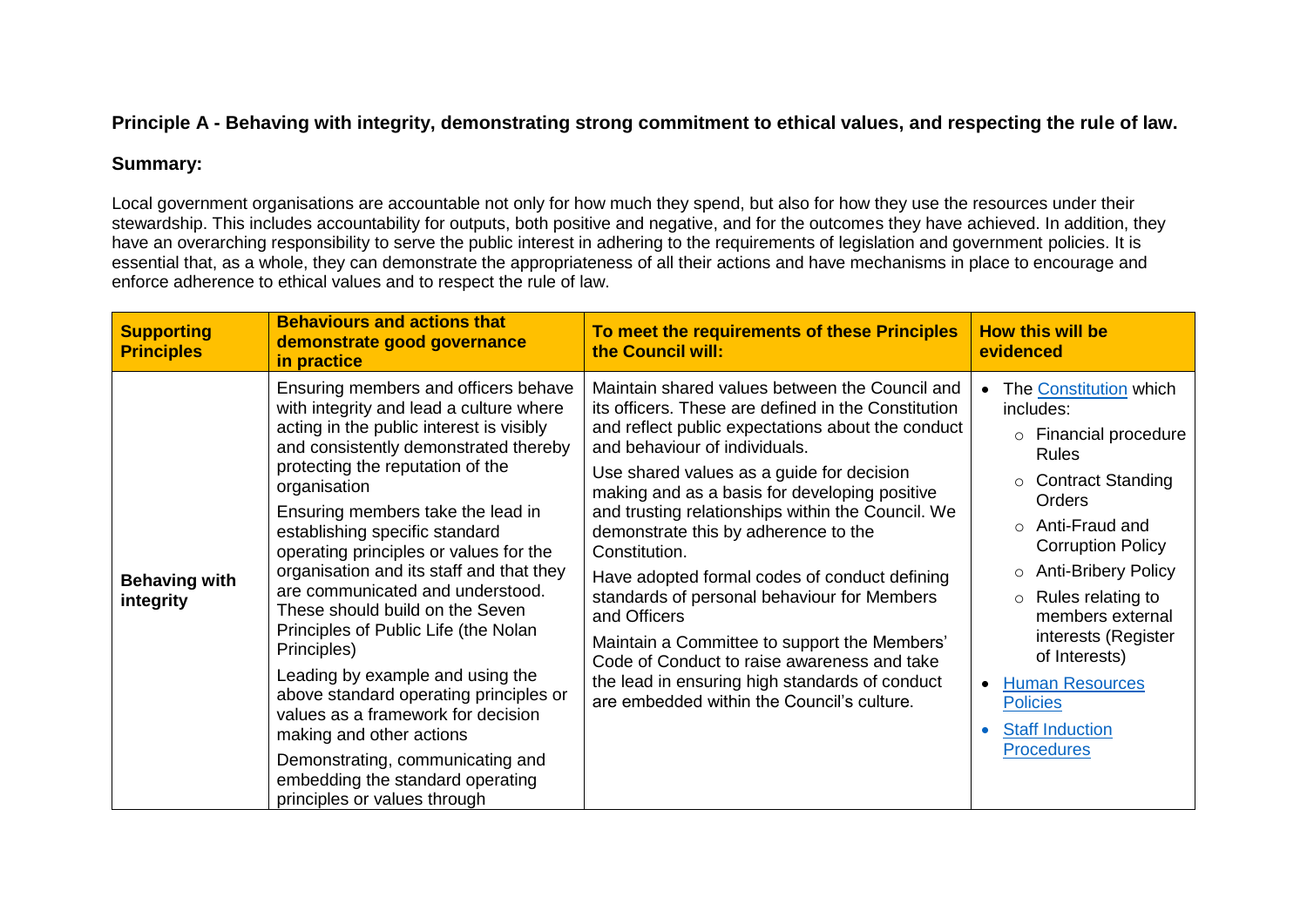| <b>Supporting</b><br><b>Principles</b>                     | <b>Behaviours and actions that</b><br>demonstrate good governance<br>in practice                                                                                                                                                                                                                                                                                                                                                                                                                                                                                             | To meet the requirements of these Principles<br>the Council will:                                                                                                                                                                                                                                                                                                                                                                                                                                                                                                                                                     | <b>How this will be</b><br>evidenced                                                                                                                                                                                                          |
|------------------------------------------------------------|------------------------------------------------------------------------------------------------------------------------------------------------------------------------------------------------------------------------------------------------------------------------------------------------------------------------------------------------------------------------------------------------------------------------------------------------------------------------------------------------------------------------------------------------------------------------------|-----------------------------------------------------------------------------------------------------------------------------------------------------------------------------------------------------------------------------------------------------------------------------------------------------------------------------------------------------------------------------------------------------------------------------------------------------------------------------------------------------------------------------------------------------------------------------------------------------------------------|-----------------------------------------------------------------------------------------------------------------------------------------------------------------------------------------------------------------------------------------------|
|                                                            | appropriate policies and processes<br>which are reviewed on a regular basis<br>to ensure that they are operating<br>effectively.                                                                                                                                                                                                                                                                                                                                                                                                                                             |                                                                                                                                                                                                                                                                                                                                                                                                                                                                                                                                                                                                                       |                                                                                                                                                                                                                                               |
| Demonstrating<br>strong<br>commitment to<br>ethical values | Seeking to establish, monitor and<br>maintain the organisation's ethical<br>standards and performance<br>Underpinning personal behaviour with<br>ethical values and ensuring they<br>permeate all aspects of the<br>organisation's culture and operation<br>Developing and maintaining robust<br>policies and procedures which place<br>emphasis on agreed ethical values<br>Ensuring that external providers of<br>services on behalf of the organisation<br>are required to act with integrity and in<br>compliance with ethical standards<br>expected by the organisation | Have put in place arrangements to ensure that<br>Members and officers of the Council are not<br>influenced by prejudice, bias or conflicts of<br>interest in dealing with different stakeholders.<br>We have put in place appropriate processes to<br>ensure that these arrangements are workable<br>including declaration of interests and<br>anticorruption policies.<br>Ensure that systems and processes for financial<br>administration and control together with<br>protection of the Council's resources and assets<br>comply with ethical standards; and are subject to<br>monitoring of their effectiveness. | • Members' Induction<br>Procedures<br>Member's Code of<br><b>Conduct</b><br><b>Staff Code of Conduct</b><br>$\bullet$<br><b>Scheme of Delegation</b><br>$\bullet$<br>to officers<br><b>Information Security</b><br>$\bullet$<br><b>Policy</b> |
| <b>Respecting the</b><br>rule of law                       | Ensuring members and staff<br>demonstrate a strong commitment to<br>the rule of the law as well as adhering<br>to relevant laws and regulations<br>Creating the conditions to ensure that<br>the statutory officers, other key post<br>holders, and members, are able to fulfil<br>their responsibilities in accordance with<br>legislative and regulatory requirements                                                                                                                                                                                                      | Ensure that professional advice on matters that<br>have legal or financial implications is available<br>and recorded well in advance of decision making<br>if appropriate.<br>Officers will actively recognise the limits of lawful<br>activity placed on them but also strive to utilise<br>their powers to the full benefit of their<br>communities.<br>Officers will observe all specific legislative<br>requirements placed upon the Council as well as                                                                                                                                                           | <b>Money Laundering</b><br>$\bullet$<br><b>Policy</b><br><b>Whistle-blowing Policy</b><br>$\bullet$<br>Rules relating to<br>$\bullet$<br>members external<br>interests (Standing<br>Orders)<br><b>Annual Governance</b><br><b>Statement</b>   |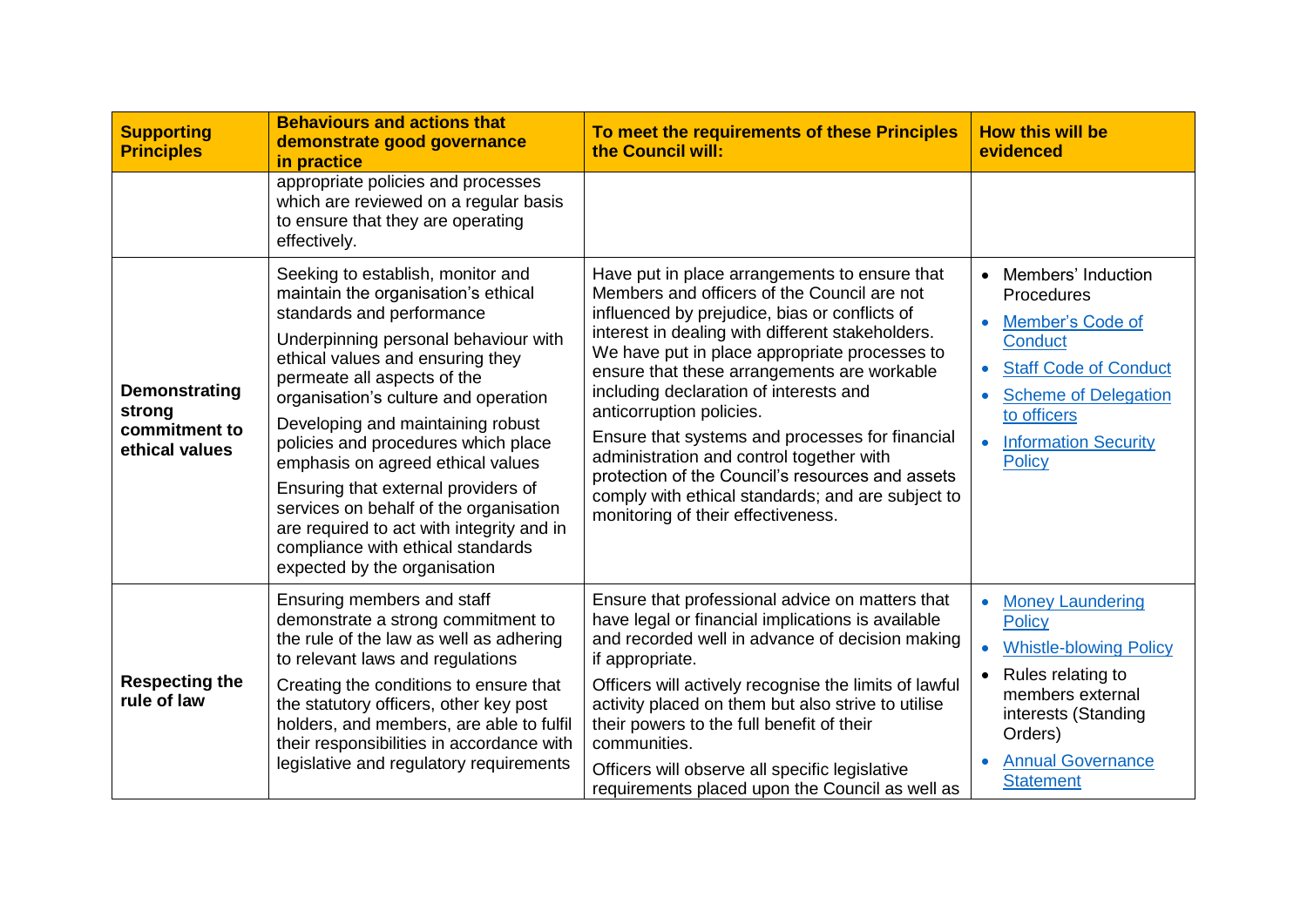| <b>Supporting</b><br><b>Principles</b>                                                                                                           | <b>Behaviours and actions that</b><br>demonstrate good governance<br>in practice                                                                                                                                                                                                                                  | To meet the requirements of these Principles<br>the Council will:                                                                                                                                   | <b>How this will be</b><br>evidenced                                                                                                                                                                                                                              |
|--------------------------------------------------------------------------------------------------------------------------------------------------|-------------------------------------------------------------------------------------------------------------------------------------------------------------------------------------------------------------------------------------------------------------------------------------------------------------------|-----------------------------------------------------------------------------------------------------------------------------------------------------------------------------------------------------|-------------------------------------------------------------------------------------------------------------------------------------------------------------------------------------------------------------------------------------------------------------------|
|                                                                                                                                                  | Striving to optimise the use of the full<br>powers available for the benefit of<br>citizens, communities and other<br>stakeholders                                                                                                                                                                                | the requirements of general law, and in particular<br>integrate the key principles of administrative law<br>- rationality, legality and natural justice into the<br>procedures and decision making. | External inspections of<br>accounts<br><b>Internal Audit Annual</b><br>Plan                                                                                                                                                                                       |
| Dealing with breaches of legal and<br>regulatory provisions effectively<br>Ensuring corruption and misuse of<br>power are dealt with effectively | Have put in place effective systems to protect<br>the rights of staff. We ensure that policies for<br>whistleblowing which are accessible to staff and<br>those contracting with the Council, and<br>arrangements for the support of whistle blowers,<br>are in place.<br>Publish an Annual Governance Statement, | <b>Assurance Framework</b><br>supporting the Annual<br><b>Governance Statement</b><br><b>Equal Opportunities</b><br>Policy<br><b>Registers of Gifts and</b>                                         |                                                                                                                                                                                                                                                                   |
|                                                                                                                                                  |                                                                                                                                                                                                                                                                                                                   | signed by the Leader and the Chief Executive,<br>and reviewed through the Audit Committee to<br>review the effectiveness of the Council's<br>governance framework                                   | <b>Hospitality</b><br><b>Legal (Monitoring</b><br>Officer) Role<br><b>Corporate Complaints</b><br>Procedure<br><b>Standards Committee</b><br>(supporting Members'<br>observation of their<br><b>Code of Conduct)</b><br><b>Overview and Scrutiny</b><br>functions |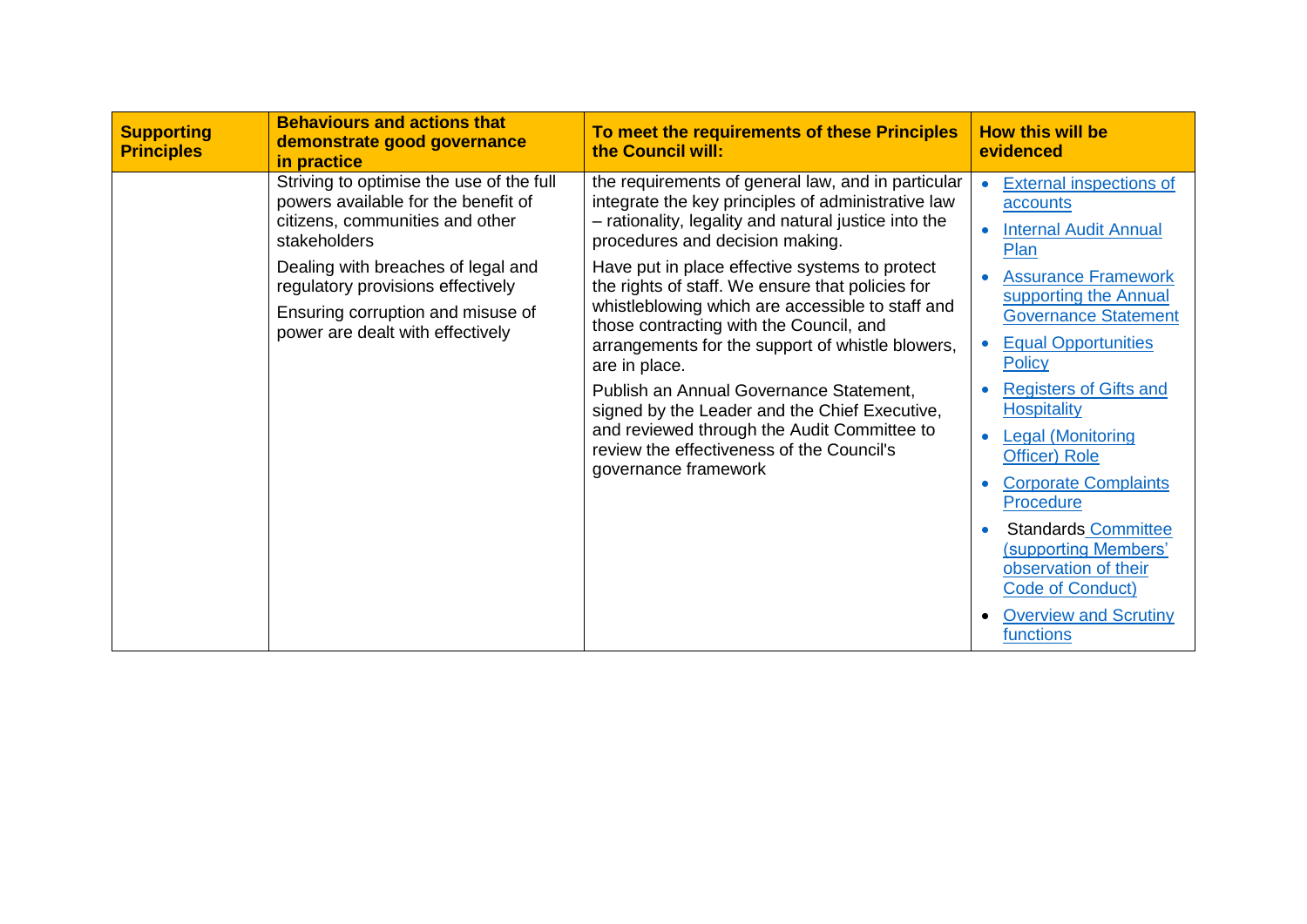## **Principle B - Ensuring openness and comprehensive stakeholder engagement.**

# **Summary:**

Local government is run for the public good; organisations therefore should ensure openness in their activities. Clear, trusted channels of communication and consultation should be used to engage effectively with all groups of stakeholders, such as individual citizens and service users, as well as institutional stakeholders.

| <b>Supporting</b><br><b>Principles</b> | <b>Behaviours and actions that</b><br>demonstrate good governance<br>in practice                                                                                                                                                                                                                                                                                                                                                                                                                                                                                                                                                                                                                                                                                                                    | To meet the requirements of these<br><b>Principles the Council will:</b>                                                                                                                                                                                                                                                                                                                                                                                                                                                                                                                                                                                                                                                                                      | <b>How this will be</b><br>evidenced                                                                                                                                                                                                                                            |
|----------------------------------------|-----------------------------------------------------------------------------------------------------------------------------------------------------------------------------------------------------------------------------------------------------------------------------------------------------------------------------------------------------------------------------------------------------------------------------------------------------------------------------------------------------------------------------------------------------------------------------------------------------------------------------------------------------------------------------------------------------------------------------------------------------------------------------------------------------|---------------------------------------------------------------------------------------------------------------------------------------------------------------------------------------------------------------------------------------------------------------------------------------------------------------------------------------------------------------------------------------------------------------------------------------------------------------------------------------------------------------------------------------------------------------------------------------------------------------------------------------------------------------------------------------------------------------------------------------------------------------|---------------------------------------------------------------------------------------------------------------------------------------------------------------------------------------------------------------------------------------------------------------------------------|
| <b>Openness</b>                        | Ensuring an open culture through<br>demonstrating, documenting and<br>communicating the organisation's<br>commitment to openness<br>Making decisions that are open about<br>actions, plans, resource use, forecasts,<br>outputs and outcomes. The<br>presumption is for openness. If that is<br>not the case, a justification for the<br>reasoning for keeping a decision<br>confidential should be provided<br>Providing clear reasoning and evidence<br>for decisions in both public records and<br>explanations to stakeholders and being<br>explicit about the criteria, rationale and<br>considerations used. In due course,<br>ensuring that the impact and<br>consequences of those decisions are<br>clear<br>Using formal and informal consultation<br>and engagement to determine the most | Ensure that the Council's priorities within the<br>Corporate Plan and targets are developed in<br>consultation with the local community and other<br>key stakeholders, and that they are clearly<br>articulated and disseminated.<br>Maintain a culture of accountability so that<br>Members and Officers understand to whom<br>they are accountable and for what.<br>Strive to engage with stakeholders on an<br>individual and collective basis to demonstrate<br>that we deliver services and outcomes that<br>meet the needs and expectations of the public.<br>These arrangements will recognise that<br>different sections of the community have<br>different priorities and establish robust<br>processes for dealing with these competing<br>demands. | <b>Corporate Plan</b><br>$\bullet$<br><b>Consultation strategy</b><br>$\bullet$<br>Constitution<br>$\bullet$<br><b>Scheme of Delegation</b><br>to officers<br><b>Budget reports</b><br><b>Corporate Risk</b><br><b>Register and risks</b><br>identified in committee<br>reports |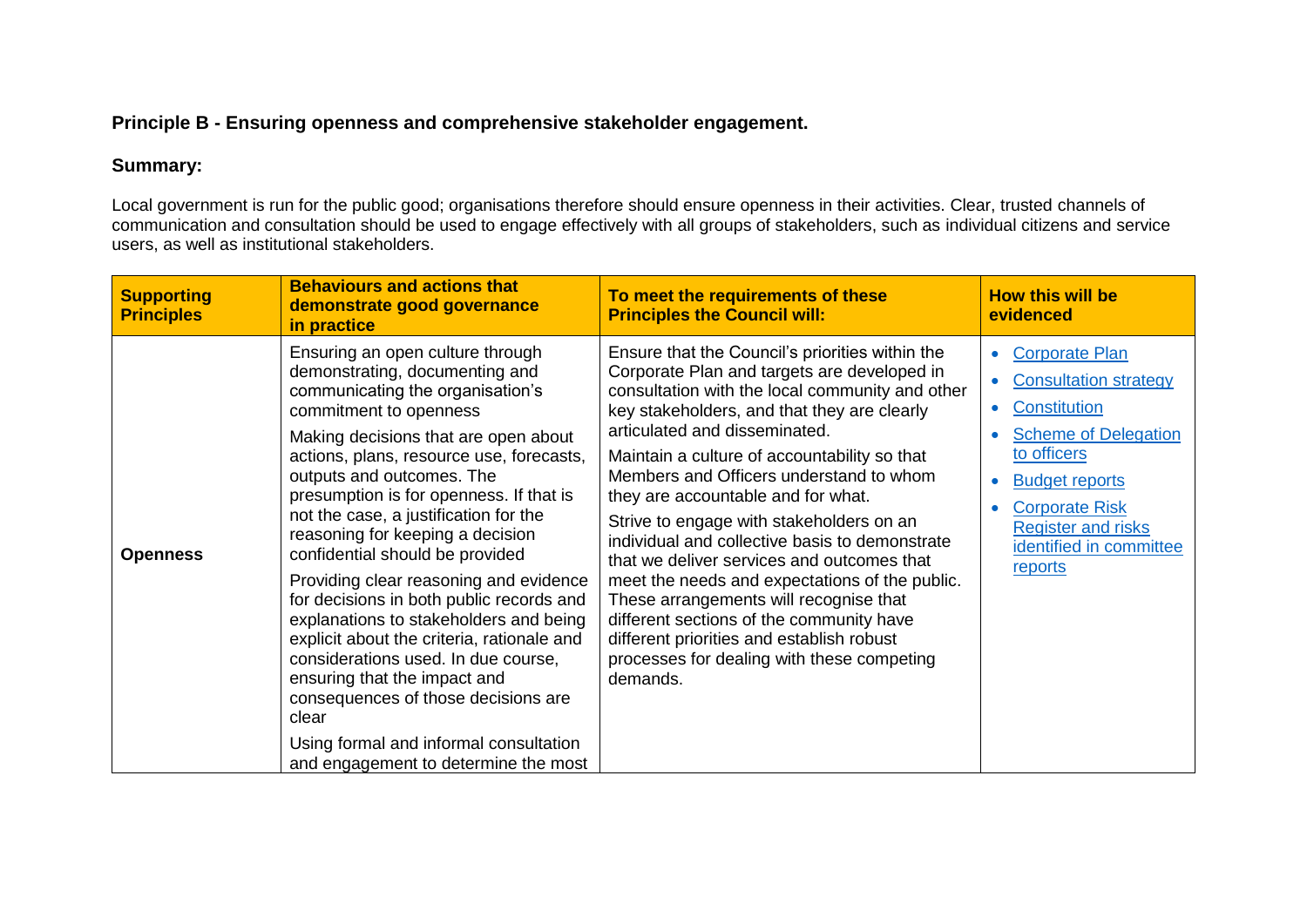| <b>Supporting</b><br><b>Principles</b>                                   | <b>Behaviours and actions that</b><br>demonstrate good governance<br>in practice                                                                                                                                                                                                                                                                                                                                                                                                                                                                                                                                                                                                                                                                                                                                                                                                                                                       | To meet the requirements of these<br><b>Principles the Council will:</b>                                                                                                                                                                                                                                                                                                                                                                                                                                                                     | <b>How this will be</b><br>evidenced                                                                                                                                                                                                                                                                                                                                                                                                                                                                                                                |
|--------------------------------------------------------------------------|----------------------------------------------------------------------------------------------------------------------------------------------------------------------------------------------------------------------------------------------------------------------------------------------------------------------------------------------------------------------------------------------------------------------------------------------------------------------------------------------------------------------------------------------------------------------------------------------------------------------------------------------------------------------------------------------------------------------------------------------------------------------------------------------------------------------------------------------------------------------------------------------------------------------------------------|----------------------------------------------------------------------------------------------------------------------------------------------------------------------------------------------------------------------------------------------------------------------------------------------------------------------------------------------------------------------------------------------------------------------------------------------------------------------------------------------------------------------------------------------|-----------------------------------------------------------------------------------------------------------------------------------------------------------------------------------------------------------------------------------------------------------------------------------------------------------------------------------------------------------------------------------------------------------------------------------------------------------------------------------------------------------------------------------------------------|
|                                                                          | appropriate and effective<br>interventions/courses of action                                                                                                                                                                                                                                                                                                                                                                                                                                                                                                                                                                                                                                                                                                                                                                                                                                                                           |                                                                                                                                                                                                                                                                                                                                                                                                                                                                                                                                              |                                                                                                                                                                                                                                                                                                                                                                                                                                                                                                                                                     |
| <b>Engaging</b><br>comprehensively<br>with institutional<br>stakeholders | NB institutional stakeholders are the<br>other organisations that local<br>government needs to work with to<br>improve services and outcomes (such<br>as commercial partners and suppliers<br>as well as other public or third sector<br>organisations) or organisations to which<br>they are accountable.<br>Effectively engaging with institutional<br>stakeholders to ensure that the<br>purpose, objectives and intended<br>outcomes for each stakeholder<br>relationship are clear so that outcomes<br>are achieved successfully and<br>sustainably<br>Developing formal and informal<br>partnerships to allow for resources to<br>be used more efficiently and outcomes<br>achieved more effectively<br>Ensuring that partnerships are based<br>on trust, a shared commitment to<br>change and a culture that promotes<br>and accepts challenge among partners<br>and that the added value of partnership<br>working is explicit | Publish reports giving information on the<br>Council's strategies, plans and financial<br>statements as well as information about<br>outcomes, achievements.<br>Ensure that the Council as a whole is open and<br>accessible to the community, service users and<br>staff and we are committed to openness and<br>transparency in all dealings.<br>Publish all committee reports under Part 1 -<br>open for inspection the public - unless there is a<br>legitimate need to preserve confidentiality on<br>the basis of the statutory tests. | <b>Statement of Accounts</b><br><b>Service Committee</b><br><b>Forward Plans</b><br><b>Council Website</b><br><b>Formal consultation</b><br>arrangements and<br>staff surveys<br>Community and<br>voluntary sector<br>representation on<br>Partnership Boards<br>• Freedom of<br>Information publication<br>scheme<br>• Overview and Scrutiny<br>functions<br><b>Community Safety</b><br><b>External Auditor</b><br>provides an annual<br>organisational<br>assessment of the<br>Council's performance<br>through the Value for<br>Money conclusion |
| <b>Engaging</b><br>stakeholders                                          | Establishing a clear policy on the type<br>of issues that the organisation will                                                                                                                                                                                                                                                                                                                                                                                                                                                                                                                                                                                                                                                                                                                                                                                                                                                        | As above                                                                                                                                                                                                                                                                                                                                                                                                                                                                                                                                     | As above                                                                                                                                                                                                                                                                                                                                                                                                                                                                                                                                            |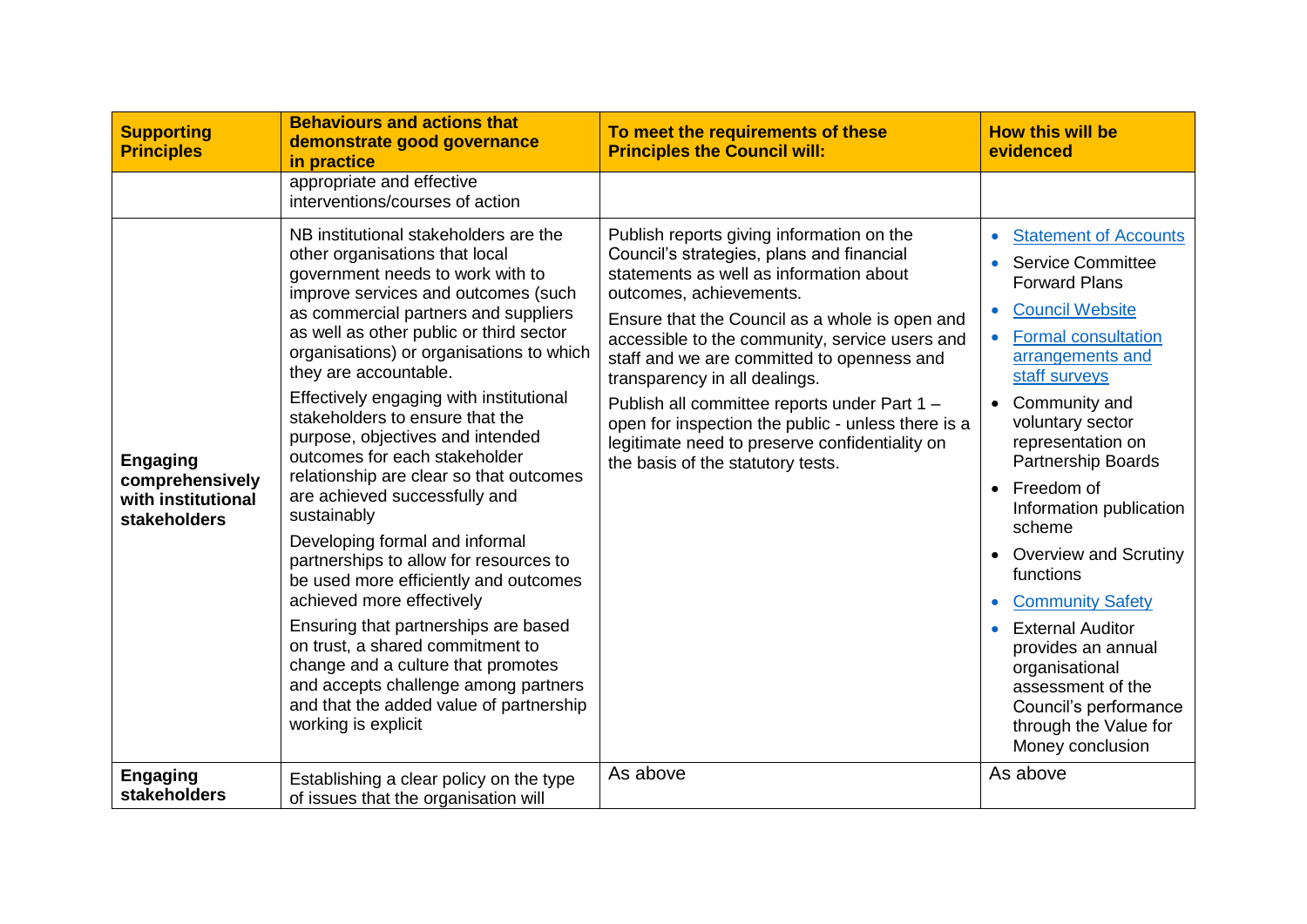| <b>Supporting</b><br><b>Principles</b>                                | <b>Behaviours and actions that</b><br>demonstrate good governance<br>in practice                                                                                                                                                    | To meet the requirements of these<br><b>Principles the Council will:</b> | <b>How this will be</b><br>evidenced |
|-----------------------------------------------------------------------|-------------------------------------------------------------------------------------------------------------------------------------------------------------------------------------------------------------------------------------|--------------------------------------------------------------------------|--------------------------------------|
| effectively,<br>including<br>individual citizens<br>and service users | meaningfully consult with or involve<br>communities, individual citizens, service<br>users and other stakeholders to ensure<br>that service (or other) provision is<br>contributing towards the achievement of<br>intended outcomes |                                                                          |                                      |
|                                                                       | Ensuring that communication methods<br>are effective and that members and<br>officers are clear about their roles with<br>regard to community engagement                                                                            |                                                                          |                                      |
|                                                                       | Encouraging, collecting and evaluating<br>the views and experiences of<br>communities, citizens, service users<br>and organisations of different<br>backgrounds including reference to<br>future needs                              |                                                                          |                                      |
|                                                                       | Implementing effective feedback<br>mechanisms in order to demonstrate<br>how views have been taken into<br>account                                                                                                                  |                                                                          |                                      |
|                                                                       | Balancing feedback from more active<br>stakeholder groups with other<br>stakeholder groups to ensure inclusivity                                                                                                                    |                                                                          |                                      |
|                                                                       | Taking account of the impact of<br>decisions on future generations of tax<br>payers and service users                                                                                                                               |                                                                          |                                      |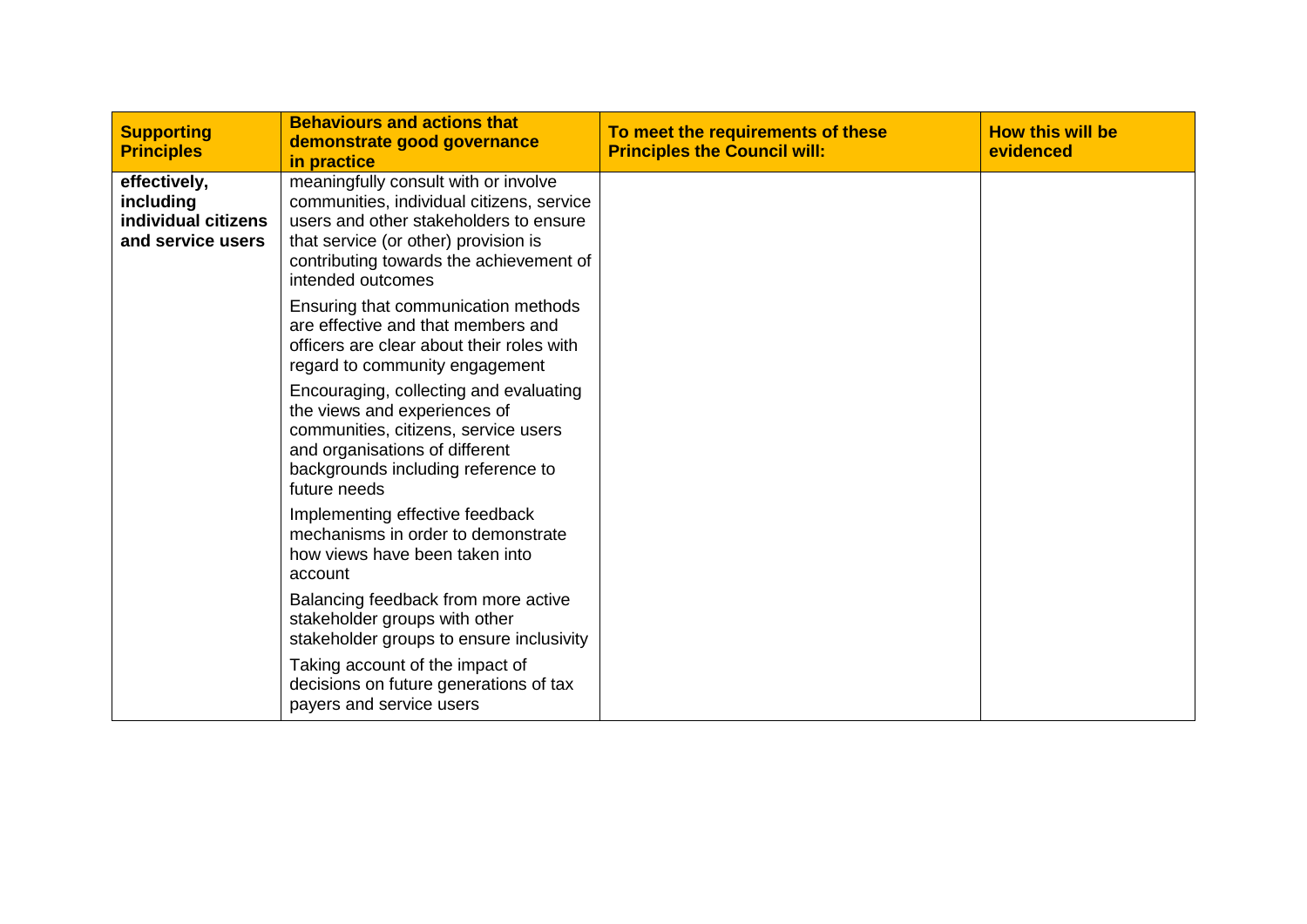## **Principle C - Defining outcomes in terms of sustainable economic, social, and environmental benefits.**

#### **Summary:**

The long-term nature and impact of many of local government's responsibilities mean that it should define and plan outcomes and that these should be sustainable. Decisions should further the authority's purpose, contribute to intended benefits and outcomes, and remain within the limits of authority and resources. Input from all groups of stakeholders, including citizens, service users, and institutional stakeholders, is vital to the success of this process and in balancing competing demands when determining priorities for the finite resources available.

| <b>Supporting Principles</b> | <b>Behaviours and actions that</b><br>demonstrate good governance<br>in practice                                                                                                                                                                                                                                                                                                                                                                                                                                                                                                                                                                                                                                                                            | To meet the requirements of these<br><b>Principles the Council will:</b>                                                                                                                                                                                                                                                                                                                                                                                                                                                                                                                                                      | <b>How this will be</b><br>evidenced                                                                                                                                                                                                                                                                                                              |
|------------------------------|-------------------------------------------------------------------------------------------------------------------------------------------------------------------------------------------------------------------------------------------------------------------------------------------------------------------------------------------------------------------------------------------------------------------------------------------------------------------------------------------------------------------------------------------------------------------------------------------------------------------------------------------------------------------------------------------------------------------------------------------------------------|-------------------------------------------------------------------------------------------------------------------------------------------------------------------------------------------------------------------------------------------------------------------------------------------------------------------------------------------------------------------------------------------------------------------------------------------------------------------------------------------------------------------------------------------------------------------------------------------------------------------------------|---------------------------------------------------------------------------------------------------------------------------------------------------------------------------------------------------------------------------------------------------------------------------------------------------------------------------------------------------|
| <b>Defining outcomes</b>     | Having a clear vision, which is an<br>agreed formal statement of the<br>organisation's purpose and intended<br>outcomes containing appropriate<br>performance indicators, which<br>provide the basis for the<br>organisation's overall strategy,<br>planning and other decisions<br>Specifying the intended impact on,<br>or changes for, stakeholders<br>including citizens and service users.<br>It could be immediately or over the<br>course of a year or longer<br>Delivering defined outcomes on a<br>sustainable basis within the<br>resources that will be available<br>Identifying and managing risks to the<br>achievement of outcomes<br>Managing service users'<br>expectations effectively with regard<br>to determining priorities and making | Make a clear statement of the Council's<br>purpose and use it as a basis for corporate<br>and service planning.<br>Publish annual reports to communicate the<br>Council's activities and achievements, its<br>financial position and performance.<br>Ensure that those making decisions are<br>provided with financial and non-financial<br>information that is fit for the purpose<br>relevant, timely and gives clear explanations<br>of technical issues and their implications.<br>Identify and monitor service performance<br>indicators which demonstrate how the<br>quality of service for users is to be<br>measured. | <b>Corporate Plan</b><br><b>Budget Reports</b><br>$\bullet$<br><b>Audit Reports</b><br>$\bullet$<br><b>Statement of Accounts</b><br>$\bullet$<br><b>External Auditors letter &amp;</b><br>reports<br><b>External Audit</b><br><b>Inspections</b><br>Performance<br>management framework<br><b>Project Management</b><br>$\bullet$<br>arrangements |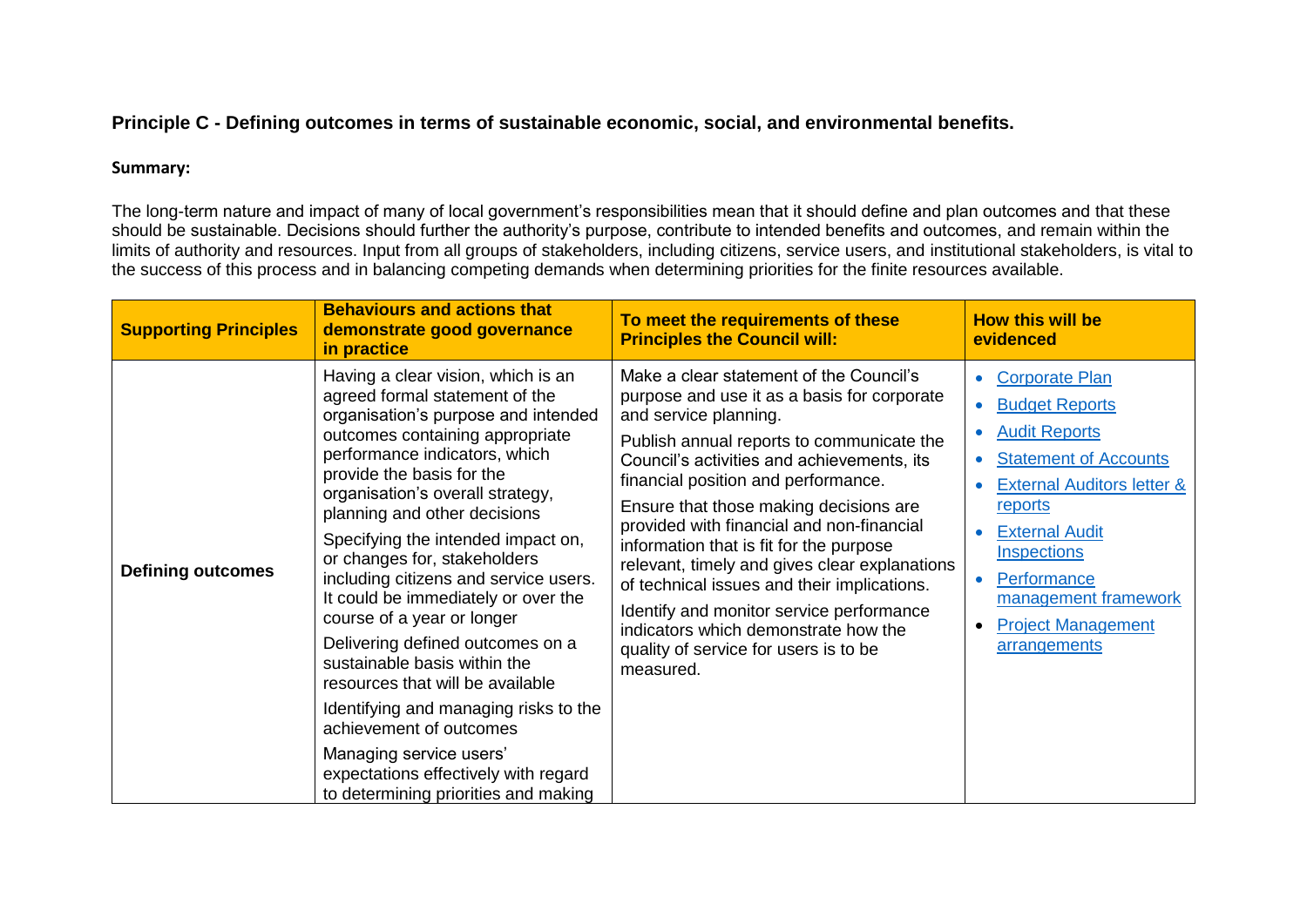| <b>Supporting Principles</b>                                                     | <b>Behaviours and actions that</b><br>demonstrate good governance<br>in practice                                                                                                                                                                                                                                                                                                                                                                                                                                                                                                                                                                                                                                                                                         | To meet the requirements of these<br><b>Principles the Council will:</b>                                                                                                                                                                                                                                         | <b>How this will be</b><br>evidenced                                                                                                         |
|----------------------------------------------------------------------------------|--------------------------------------------------------------------------------------------------------------------------------------------------------------------------------------------------------------------------------------------------------------------------------------------------------------------------------------------------------------------------------------------------------------------------------------------------------------------------------------------------------------------------------------------------------------------------------------------------------------------------------------------------------------------------------------------------------------------------------------------------------------------------|------------------------------------------------------------------------------------------------------------------------------------------------------------------------------------------------------------------------------------------------------------------------------------------------------------------|----------------------------------------------------------------------------------------------------------------------------------------------|
|                                                                                  | the best use of the resources<br>available Sustainable economic,<br>social and environmental benefits                                                                                                                                                                                                                                                                                                                                                                                                                                                                                                                                                                                                                                                                    |                                                                                                                                                                                                                                                                                                                  |                                                                                                                                              |
| <b>Defining sustainable</b><br>economic, social<br>and environmental<br>benefits | Considering and balancing the<br>combined economic, social and<br>environmental impact of policies and<br>plans when taking decisions about<br>service provision<br>Taking a longer-term view with<br>regard to decision making, taking<br>account of risk and acting<br>transparently where there are<br>potential conflicts between the<br>organisation's intended outcomes<br>and short-term factors such as the<br>political cycle or financial constraints<br>Determining the wider public interest<br>associated with balancing conflicting<br>interests between achieving the<br>various economic, social and<br>environmental benefits, through<br>consultation where possible, in order<br>to ensure appropriate trade-offs<br>Ensuring fair access to services | Maintain a prudential financial framework,<br>balance commitments with available<br>resources; and monitor income and<br>expenditure levels to ensure this balance is<br>achieved.<br>Ensure compliance with the CIPFA codes<br>regarding a Prudential Framework for<br>Capital Finance and Treasury Management. | • Project Management<br>arrangements<br><b>Treasury Management</b><br>strategy<br>Regular budget reporting<br>Internal and external<br>audit |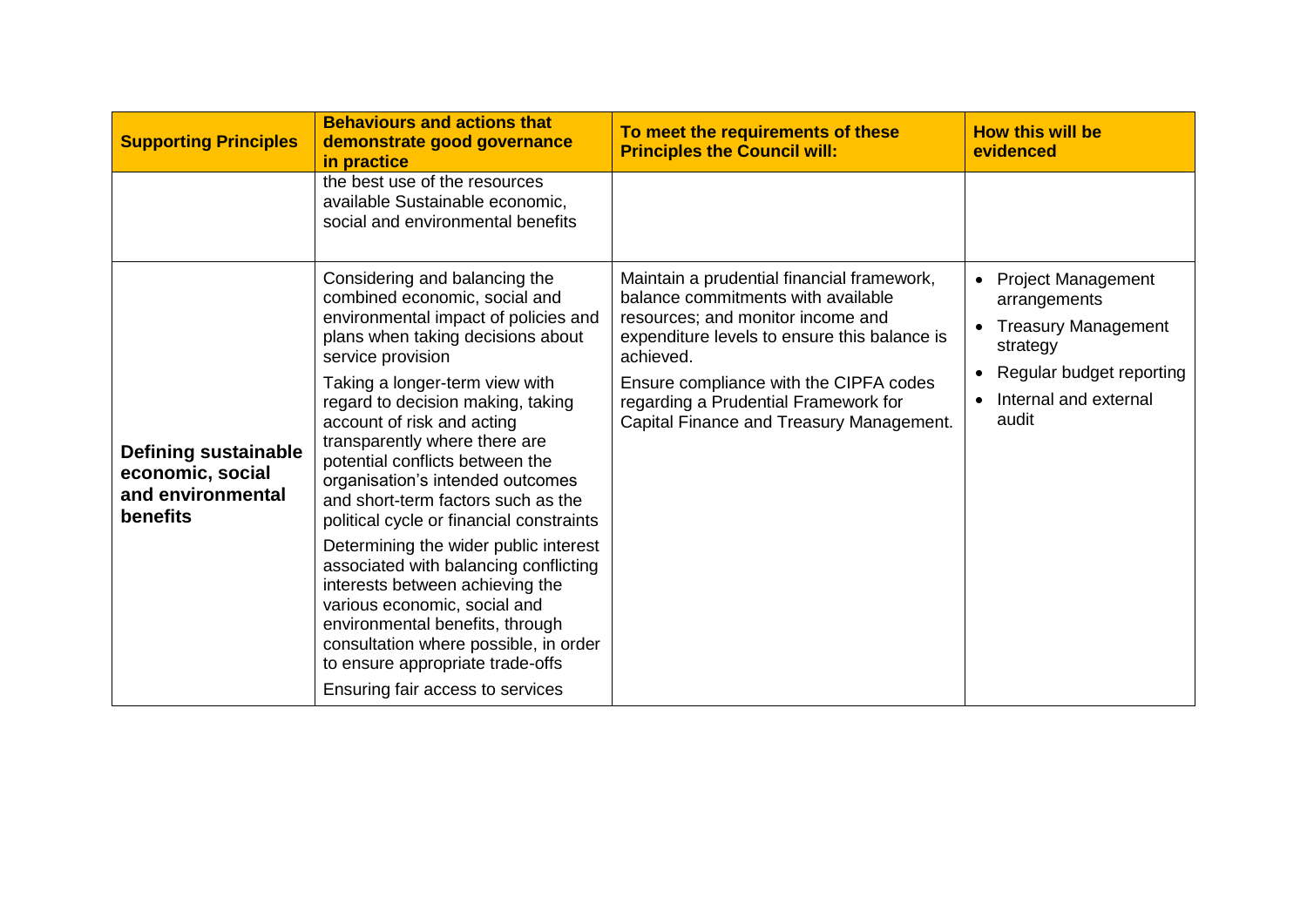# **Principle D - Determining the interventions necessary to optimise the achievement of the intended outcomes.**

### **Summary:**

Local government achieves its intended outcomes by providing a mixture of legal, regulatory, and practical interventions. Determining the right mix of these courses of action is a critically important strategic choice that local government has to make to ensure intended outcomes are achieved They need robust decision-making mechanisms to ensure that their defined outcomes can be achieved in a way that provides the best trade-off between the various types of resource inputs while still enabling effective and efficient operations. Decisions made need to be reviewed continually to ensure that achievement of outcomes is optimised.

| <b>Supporting Principles</b>               | <b>Behaviours and actions that</b><br>demonstrate good governance<br>in practice                                                                                                                                                                                                                                                                                                                                                                                                                                                                                                                  | To meet the requirements of these<br><b>Principles the Council will:</b>                                                                                                                                                                                                                                                                                                                             | <b>How this will be evidenced</b>                                                                                                                                                                                                                                                 |
|--------------------------------------------|---------------------------------------------------------------------------------------------------------------------------------------------------------------------------------------------------------------------------------------------------------------------------------------------------------------------------------------------------------------------------------------------------------------------------------------------------------------------------------------------------------------------------------------------------------------------------------------------------|------------------------------------------------------------------------------------------------------------------------------------------------------------------------------------------------------------------------------------------------------------------------------------------------------------------------------------------------------------------------------------------------------|-----------------------------------------------------------------------------------------------------------------------------------------------------------------------------------------------------------------------------------------------------------------------------------|
| <b>Determining</b><br><b>interventions</b> | Ensuring decision makers receive<br>objective and rigorous analysis of a<br>variety of options indicating how<br>intended outcomes would be<br>achieved and associated risks.<br>Therefore ensuring best value is<br>achieved however services are<br>provided<br>Considering feedback from citizens<br>and service users when making<br>decisions about service<br>improvements or where services are<br>no longer required in order to<br>prioritise competing demands within<br>limited resources available including<br>people, skills, land and assets and<br>bearing in mind future impacts | Make a clear statement of the Council's<br>purpose and use it as a basis for corporate<br>and service planning.<br>Clear process for decision making.<br>Have risk management arrangements in<br>place including mitigating actions to support<br>the achievement of the Council's intended<br>outcomes.<br>Ensure that there are effective<br>arrangements in place to monitor service<br>delivery. | <b>Corporate Plan</b><br>$\bullet$<br><b>Risk Management</b><br><b>Framework</b><br><b>Service Plans</b><br><b>Service Risk Registers</b><br>Performance<br>$\bullet$<br>Management Reports to<br>Committees and to the<br>Leadership Team<br><b>Business Continuity</b><br>Plans |
| <b>Planning</b><br>interventions           | Establishing and implementing<br>robust planning and control cycles                                                                                                                                                                                                                                                                                                                                                                                                                                                                                                                               | Put in place effective arrangements to deal<br>with a failure in service delivery and explore                                                                                                                                                                                                                                                                                                        | Emergency &<br><b>Resilience Plans</b>                                                                                                                                                                                                                                            |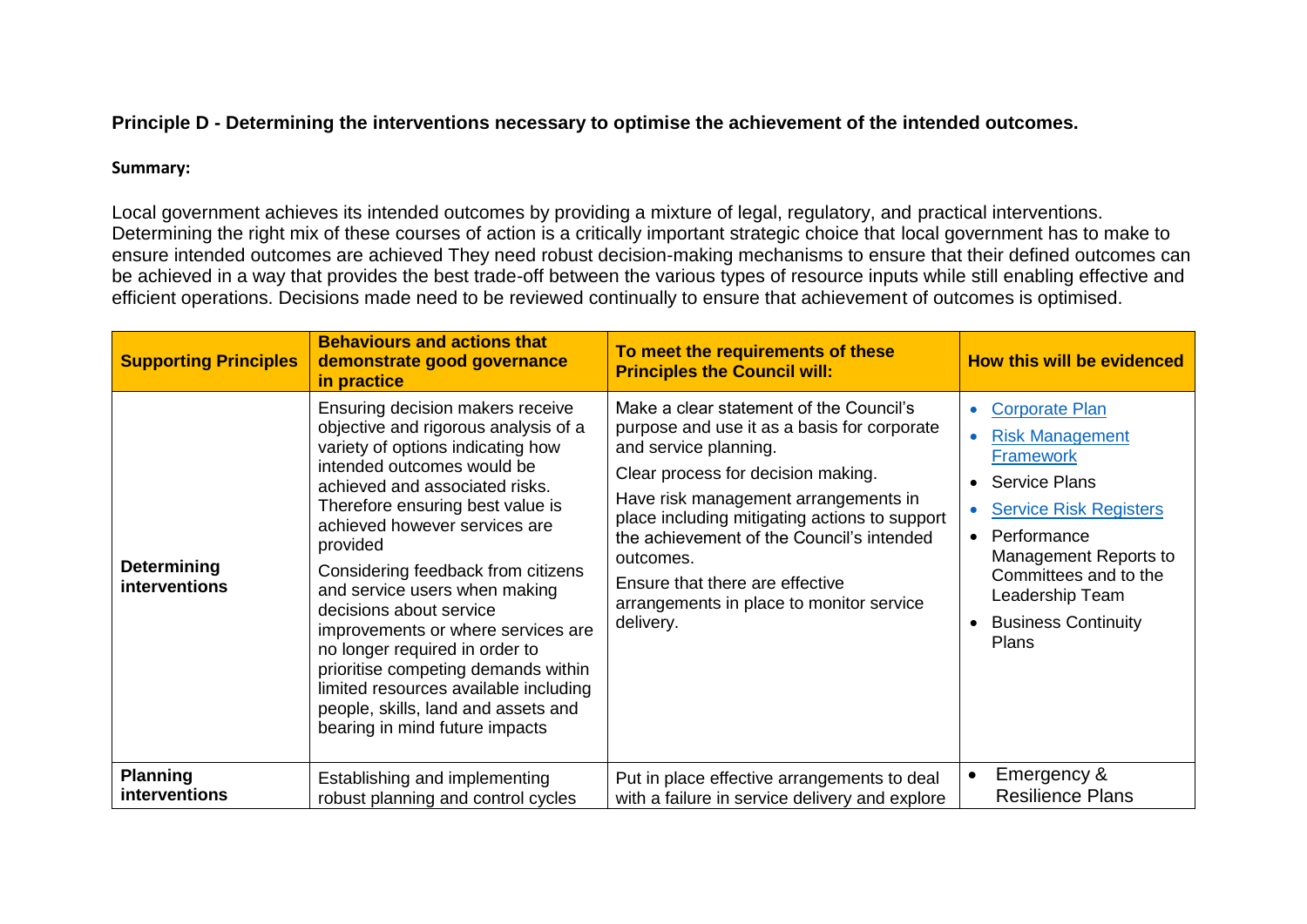| <b>Supporting Principles</b> | <b>Behaviours and actions that</b><br>demonstrate good governance<br>in practice                                                                                                                                                                                                                                                                                                                                                                                                                                                                                                                                                                                                                                                                                                                                                                                                                                                                                                                                                              | To meet the requirements of these<br><b>Principles the Council will:</b>                                                                                                                                                                                                                                                                                                                                                                                                                                                                     | <b>How this will be evidenced</b>                                                                                                                                                                                                                                                                                             |
|------------------------------|-----------------------------------------------------------------------------------------------------------------------------------------------------------------------------------------------------------------------------------------------------------------------------------------------------------------------------------------------------------------------------------------------------------------------------------------------------------------------------------------------------------------------------------------------------------------------------------------------------------------------------------------------------------------------------------------------------------------------------------------------------------------------------------------------------------------------------------------------------------------------------------------------------------------------------------------------------------------------------------------------------------------------------------------------|----------------------------------------------------------------------------------------------------------------------------------------------------------------------------------------------------------------------------------------------------------------------------------------------------------------------------------------------------------------------------------------------------------------------------------------------------------------------------------------------------------------------------------------------|-------------------------------------------------------------------------------------------------------------------------------------------------------------------------------------------------------------------------------------------------------------------------------------------------------------------------------|
|                              | that cover strategic and operational<br>plans, priorities and targets<br>Engaging with internal and external<br>stakeholders in determining how<br>services and other courses of action<br>should be planned and delivered<br>Considering and monitoring risks<br>facing each partner when working<br>collaboratively, including shared<br>risks<br>Ensuring arrangements are flexible<br>and agile so that the mechanisms for<br>delivering goods and services can<br>be adapted to changing<br>circumstances<br>Establishing appropriate key<br>performance indicators (KPIs) as<br>part of the planning process in order<br>to identify how the performance of<br>services and projects is to be<br>measured<br>Ensuring capacity exists to generate<br>the information required to review<br>service quality regularly<br>Preparing budgets in accordance<br>with objectives, strategies and the<br>medium term financial plan<br>Informing medium and long term<br>resource planning by drawing up<br>realistic estimates of revenue and | options for improving service delivery and<br>outcomes for our residents.<br>Have prepared contingency arrangements<br>including disaster recovery plans and<br>business continuity plans to ensure<br>resilience in delivering services, for example<br>during adverse weather conditions.<br>Provide senior managers and Members with<br>timely financial and performance<br>information.<br>Ensure that budget calculations are robust.<br>Align financial and performance data to<br>provide an overall understanding of<br>performance. | Feedback from<br>$\bullet$<br>consultation exercises<br>Monitoring of all KPI's<br>$\bullet$<br>and key projects.<br><b>Budget monitoring</b><br>arrangements.<br>Project monitoring and<br>action taken to support<br>the implementation of key<br>projects.<br>Process for committee<br>approvals and delegated<br>approval |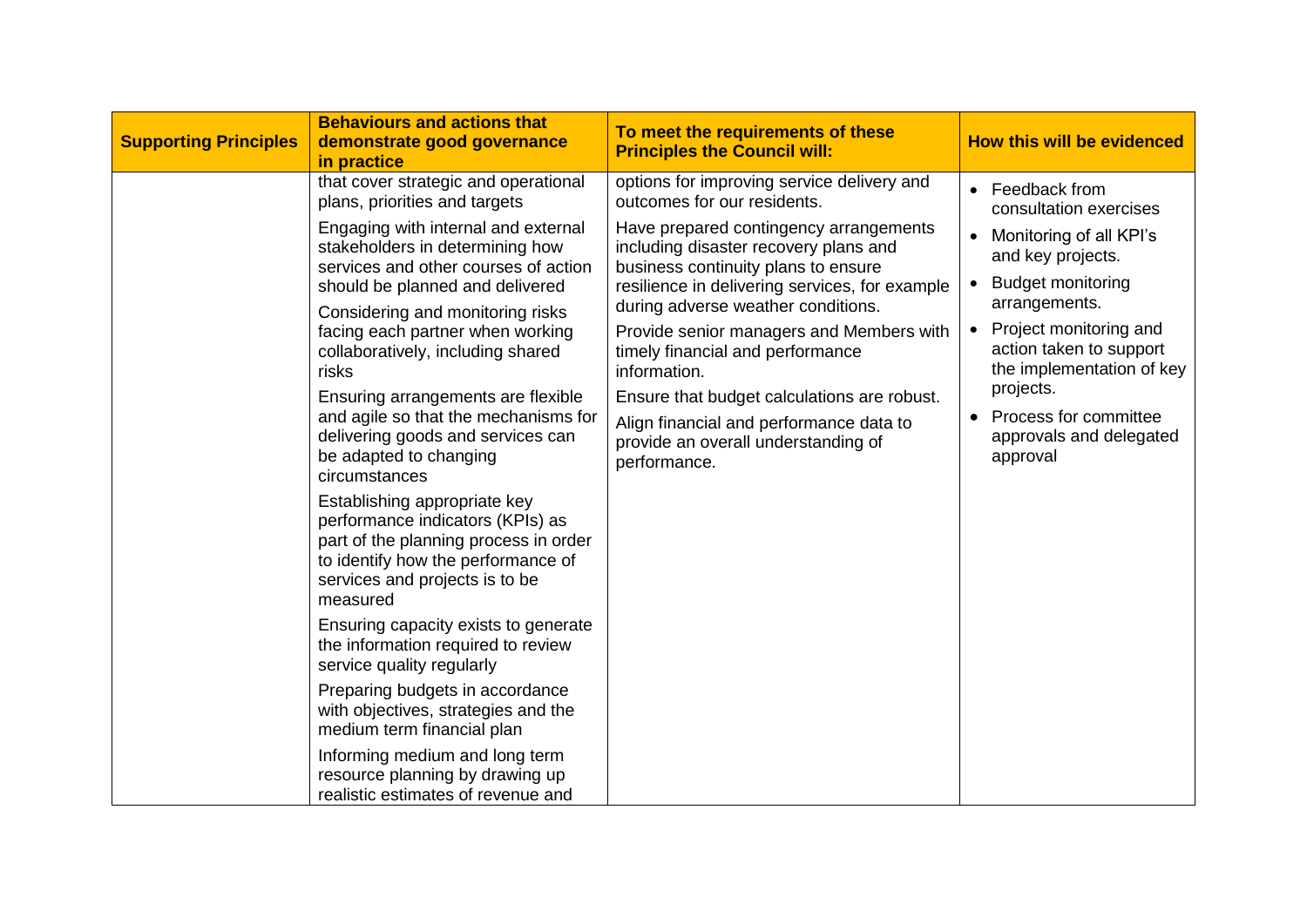| <b>Supporting Principles</b>                             | <b>Behaviours and actions that</b><br>demonstrate good governance<br>in practice                                                                                                                                                                                                                           | To meet the requirements of these<br><b>Principles the Council will:</b> | How this will be evidenced |
|----------------------------------------------------------|------------------------------------------------------------------------------------------------------------------------------------------------------------------------------------------------------------------------------------------------------------------------------------------------------------|--------------------------------------------------------------------------|----------------------------|
|                                                          | capital expenditure aimed at<br>developing a sustainable funding<br>strategy                                                                                                                                                                                                                               |                                                                          |                            |
|                                                          | Ensuring the medium term financial<br>strategy integrates and balances<br>service priorities, affordability and<br>other resource constraints                                                                                                                                                              | As above                                                                 | As above                   |
|                                                          | Ensuring the budgeting process is<br>all-inclusive, taking into account the<br>full cost of operations over the<br>medium and longer term                                                                                                                                                                  |                                                                          |                            |
| <b>Optimising</b><br>achievement of<br>intended outcomes | Ensuring the medium term financial<br>strategy sets the context for ongoing<br>decisions on significant delivery<br>issues or responses to changes in<br>the external environment that may<br>arise during the budgetary period in<br>order for outcomes to be achieved<br>while optimising resource usage |                                                                          |                            |
|                                                          | Ensuring the achievement of 'social<br>value' through service planning and<br>commissioning                                                                                                                                                                                                                |                                                                          |                            |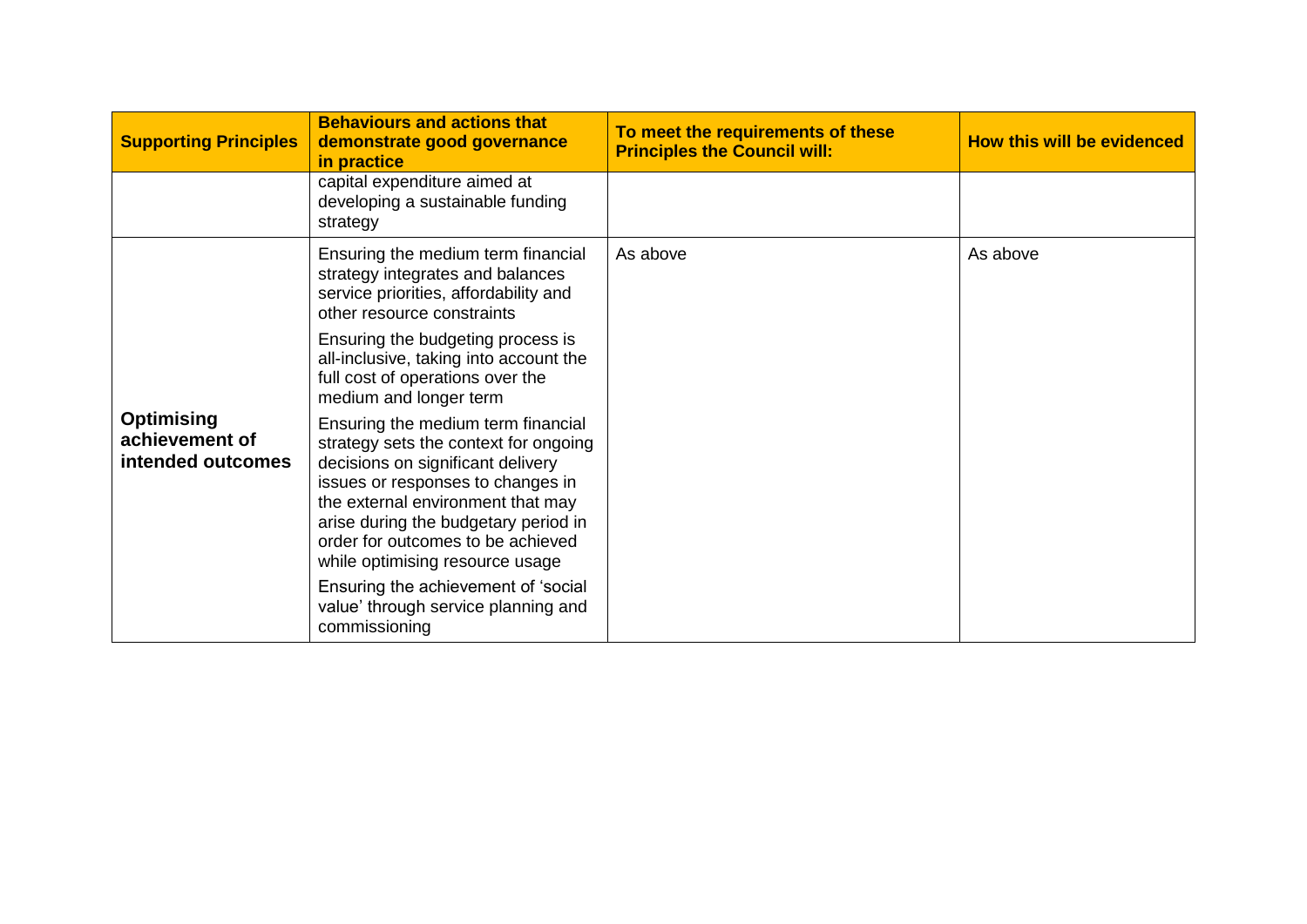# **Principle E - Developing the Council's capacity, including the capability of its leadership and the individuals within it.**

#### **Summary:**

Local government needs appropriate structures and leadership, as well as people with the right skills, appropriate qualifications and mind-set, to operate efficiently and effectively and achieve their intended outcomes within the specified periods. A local government organisation must ensure that it has both the capacity to fulfil its own mandate and to make certain that there are policies in place to guarantee that its management has the operational capacity for the organisation as a whole. Because both individuals and the environment in which an authority operates will change over time, there will be a continuous need to develop its capacity as well as the skills and experience of the leadership of individual staff members. Leadership in local government entities is strengthened by the participation of people with many different types of backgrounds, reflecting the structure and diversity of communities.

| <b>Supporting</b><br><b>Principles</b>      | <b>Behaviours and actions that</b><br>demonstrate good governance<br>in practice                                                                                                                                                                                                                                                                                                                                                                                                                                                                                                                                | To meet the requirements of these<br><b>Principles the Council will:</b>                                                                                                                                                                                                                                                                                                                                 | <b>How this will be</b><br>evidenced                                                                          |
|---------------------------------------------|-----------------------------------------------------------------------------------------------------------------------------------------------------------------------------------------------------------------------------------------------------------------------------------------------------------------------------------------------------------------------------------------------------------------------------------------------------------------------------------------------------------------------------------------------------------------------------------------------------------------|----------------------------------------------------------------------------------------------------------------------------------------------------------------------------------------------------------------------------------------------------------------------------------------------------------------------------------------------------------------------------------------------------------|---------------------------------------------------------------------------------------------------------------|
| Developing the<br><b>Council's capacity</b> | Reviewing operations, performance<br>and use of assets on a regular basis<br>to ensure their continuing<br>effectiveness<br>Improving resource use through<br>appropriate application of techniques<br>such as benchmarking and other<br>options in order to determine how<br>resources are allocated so that<br>defined outcomes are achieved<br>effectively and efficiently<br>Recognising the benefits of<br>partnerships and collaborative<br>working where added value can be<br>achieved<br>Developing and maintaining an<br>effective workforce plan to enhance<br>the strategic allocation of resources | Through the Constitution set out a clear<br>statement of the respective roles and<br>responsibilities of the Committees and<br>individual Members.<br>Set out a clear statement of the respective<br>roles and responsibilities of the Council's<br>senior officers.<br>Have developed protocols to ensure effective<br>communication between Council Members<br>and officers in their respective roles. | Constitution<br><b>Annual Pay Policy</b><br>Statement<br>Members' Allowance<br>Scheme<br>Scheme of Delegation |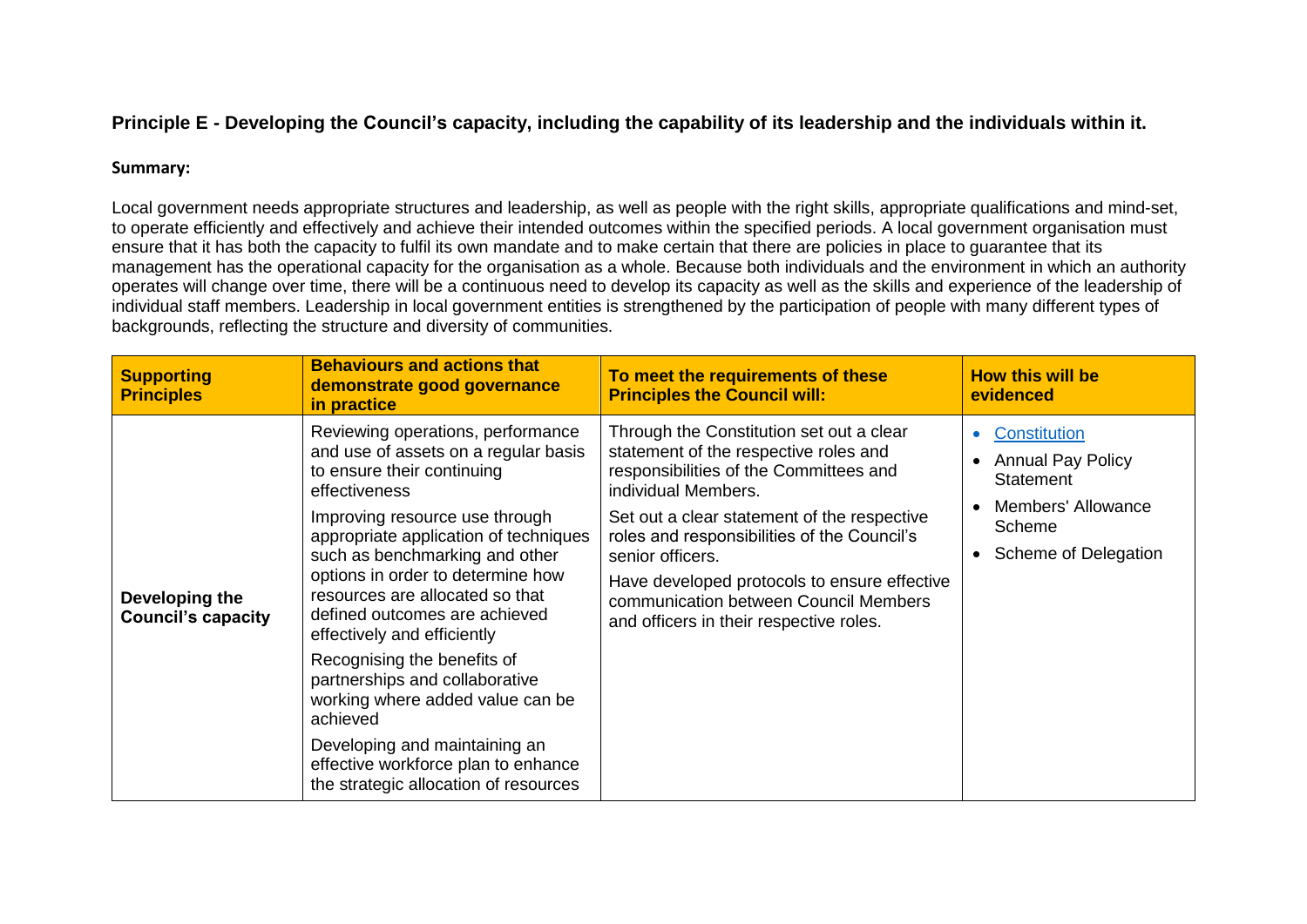| <b>Supporting</b><br><b>Principles</b>                                                      | <b>Behaviours and actions that</b><br>demonstrate good governance<br>in practice                                                                                                                                                                                                                                                                                                                                                                                                                                                                                                                                                                                                                                                                                                                                                                                                                                                                                                                                                                                             | To meet the requirements of these<br><b>Principles the Council will:</b>                                                                                                                                                                                                                                                                                                                                                                                                                                                                                                                                                                                                                                                                                                                                                                                                                                                                                                                                                                                     | <b>How this will be</b><br>evidenced                                                                                                                                                                                                                                          |
|---------------------------------------------------------------------------------------------|------------------------------------------------------------------------------------------------------------------------------------------------------------------------------------------------------------------------------------------------------------------------------------------------------------------------------------------------------------------------------------------------------------------------------------------------------------------------------------------------------------------------------------------------------------------------------------------------------------------------------------------------------------------------------------------------------------------------------------------------------------------------------------------------------------------------------------------------------------------------------------------------------------------------------------------------------------------------------------------------------------------------------------------------------------------------------|--------------------------------------------------------------------------------------------------------------------------------------------------------------------------------------------------------------------------------------------------------------------------------------------------------------------------------------------------------------------------------------------------------------------------------------------------------------------------------------------------------------------------------------------------------------------------------------------------------------------------------------------------------------------------------------------------------------------------------------------------------------------------------------------------------------------------------------------------------------------------------------------------------------------------------------------------------------------------------------------------------------------------------------------------------------|-------------------------------------------------------------------------------------------------------------------------------------------------------------------------------------------------------------------------------------------------------------------------------|
| Developing the<br>capability of the<br><b>Council's leadership</b><br>and other individuals | Developing protocols to ensure that<br>elected and appointed leaders<br>negotiate with each other regarding<br>their respective roles early on in the<br>relationship and that a shared<br>understanding of roles and<br>objectives is maintained<br>Publishing a statement that specifies<br>the types of decisions that are<br>delegated and those reserved for the<br>collective decision making of the<br>governing body<br>Ensuring the leader and the chief<br>executive have clearly defined and<br>distinctive leadership roles within a<br>structure whereby the chief<br>executive leads in implementing<br>strategy and managing the delivery<br>of services and other outputs set by<br>members and each provides a check<br>and a balance for each other's<br>authority<br>Developing the capabilities of<br>members and senior management to<br>achieve effective leadership and to<br>enable the organisation to respond<br>successfully to changing legal and<br>policy demands as well as economic,<br>political and environmental changes<br>and risks by: | Conduct for Elected Members are adhered<br>to.<br>Assess the skills required by Members<br>including the understanding of financial<br>systems.<br>Assess the skills required by officers through<br>the appraisal process and address any<br>training gaps, to enable roles to be carried<br>out effectively.<br>Develop skills on a continuing basis to<br>improve performance, including the ability to<br>scrutinise and challenge and to recognise<br>when outside expert advice is needed.<br>Ensure that the statutory officers have the<br>skills, resources and support necessary to<br>perform effectively in their roles and that<br>these roles are properly understood<br>throughout the Council.<br>Provide the Chief Finance Officer with the<br>resources, expertise and systems necessary<br>to perform the role effectively within the<br>Council.<br>Provide operational divisions with the<br>resources, expertise and systems<br>necessary to perform the role effectively<br>within the Council.<br>Monitor all key corporate projects | <b>Personal Development</b><br>Plans<br>Appraisals<br>$\bullet$<br>Member Induction &<br>Development<br>Programme<br><b>ICT Digital Strategy</b><br>Organisational<br><b>Development Plan?</b><br>Project management<br>arrangements<br><b>Corporate Projects</b><br>Register |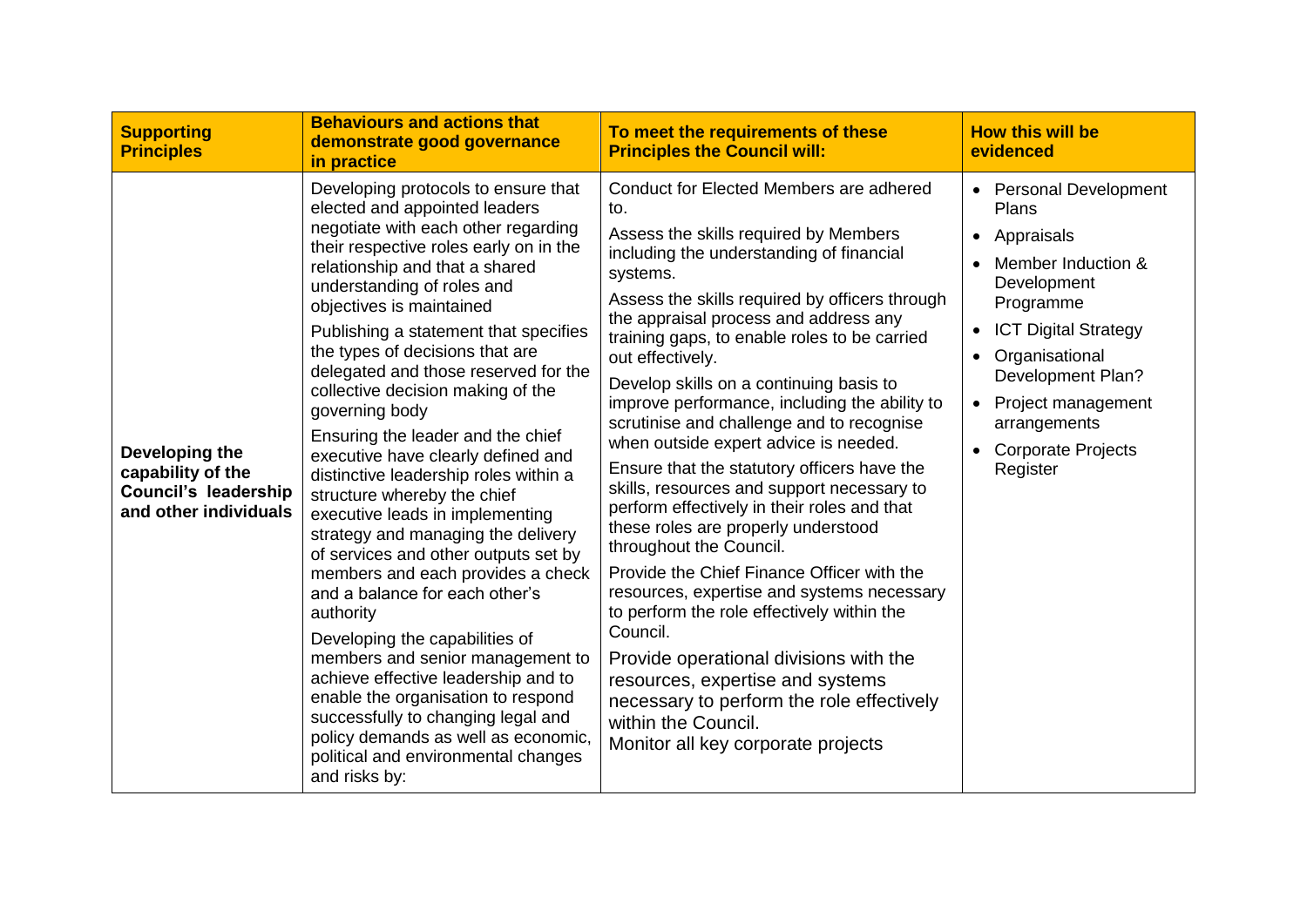| <b>Supporting</b><br><b>Principles</b> | <b>Behaviours and actions that</b><br>demonstrate good governance<br>in practice                                                                                                                                                           | To meet the requirements of these<br><b>Principles the Council will:</b> | <b>How this will be</b><br>evidenced |
|----------------------------------------|--------------------------------------------------------------------------------------------------------------------------------------------------------------------------------------------------------------------------------------------|--------------------------------------------------------------------------|--------------------------------------|
|                                        | - ensuring members and staff have<br>access to appropriate induction<br>tailored to their role and that ongoing<br>training and development matching<br>individual and organisational<br>requirements is available and<br>encouraged       |                                                                          |                                      |
|                                        | - ensuring members and officers<br>have the appropriate skills,<br>knowledge, resources and support to<br>fulfil their roles and responsibilities<br>and ensuring that they are able to<br>update their knowledge on a<br>continuing basis |                                                                          |                                      |
|                                        | - ensuring personal, organisational<br>and system-wide development<br>through shared learning, including<br>lessons learnt from governance<br>weaknesses both internal and<br>external                                                     |                                                                          |                                      |
|                                        | Ensuring that there are structures in<br>place to encourage public<br>participation                                                                                                                                                        |                                                                          |                                      |
|                                        | Taking steps to consider the<br>leadership's own effectiveness and<br>ensuring leaders are open to<br>constructive feedback from peer<br>review and inspections                                                                            |                                                                          |                                      |
|                                        | Holding staff to account through<br>regular performance reviews which                                                                                                                                                                      |                                                                          |                                      |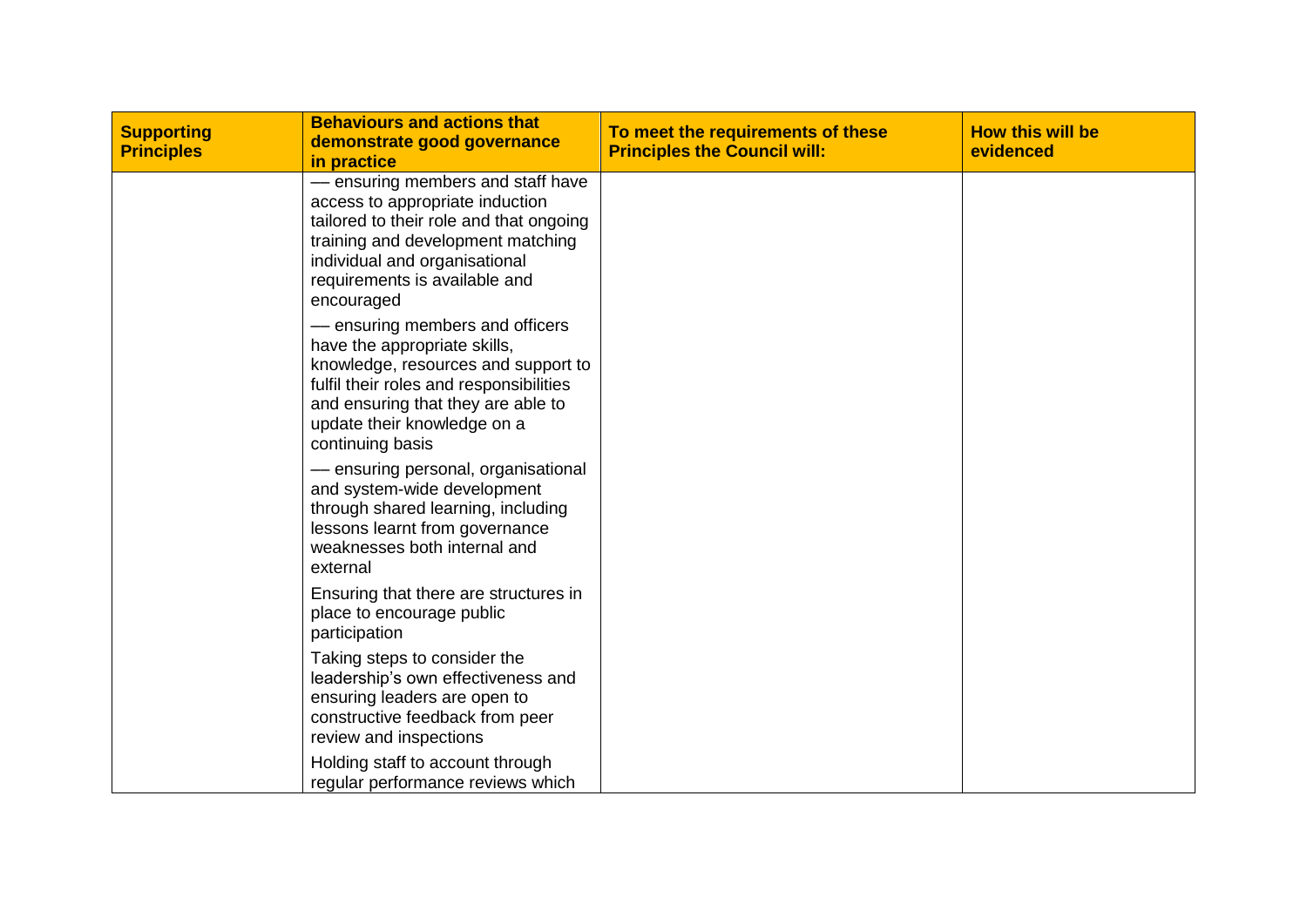| <b>Supporting</b><br><b>Principles</b> | <b>Behaviours and actions that</b><br>demonstrate good governance<br>in practice                                                                                                    | To meet the requirements of these<br><b>Principles the Council will:</b> | <b>How this will be</b><br>evidenced |
|----------------------------------------|-------------------------------------------------------------------------------------------------------------------------------------------------------------------------------------|--------------------------------------------------------------------------|--------------------------------------|
|                                        | take account of training or<br>development needs                                                                                                                                    |                                                                          |                                      |
|                                        | Ensuring arrangements are in place<br>to maintain the health and wellbeing<br>of the workforce and support<br>individuals in maintaining their own<br>physical and mental wellbeing |                                                                          |                                      |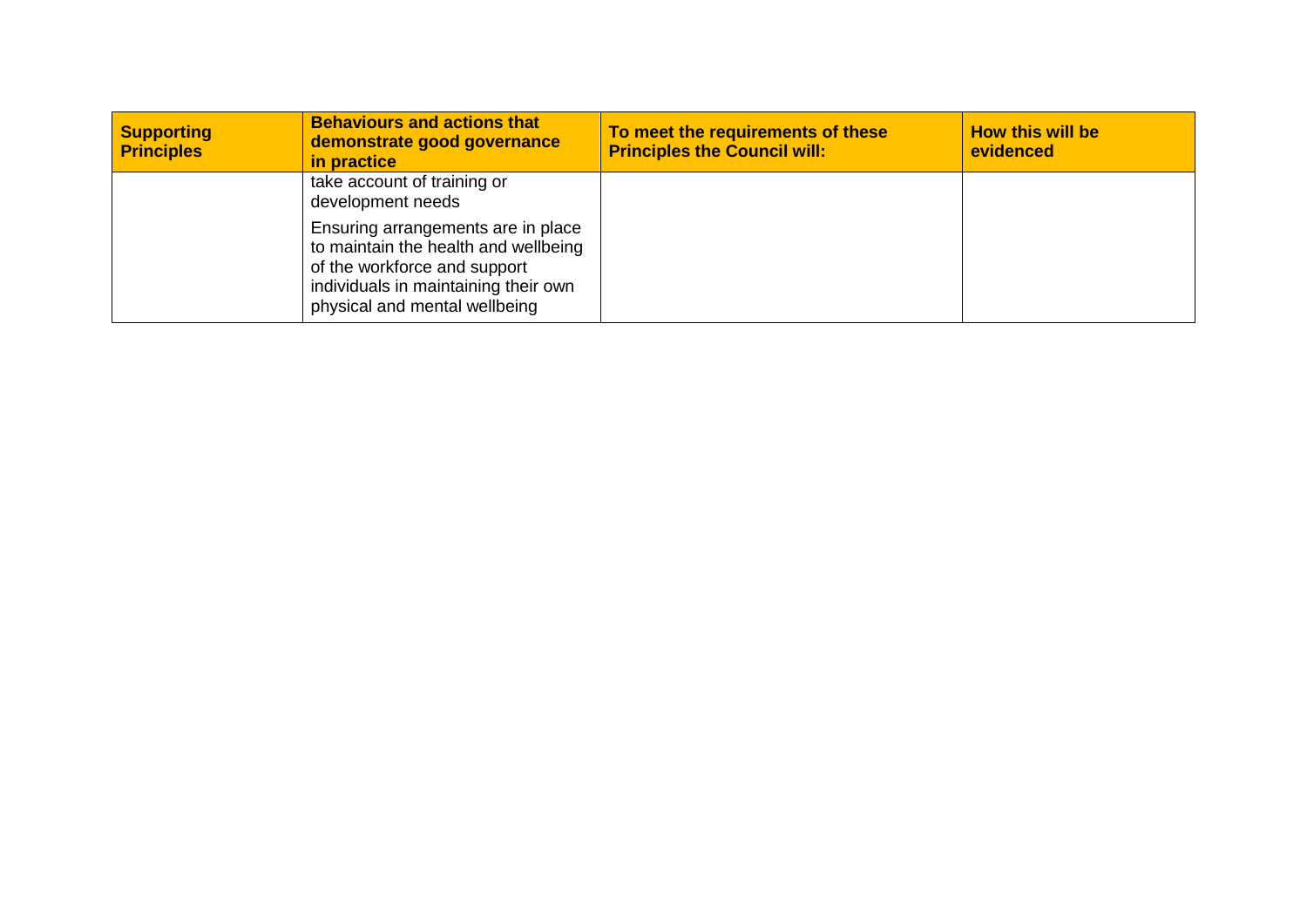# **Principle F - Managing risks and performance through robust internal control and strong public financial management.**

#### **Summary:**

Local government needs to ensure that the organisations and governance structures that it oversees have implemented, and can sustain, an effective performance management system that facilitates effective and efficient delivery of planned services. Risk management and internal control are important and integral parts of a performance management system and crucial to the achievement of outcomes. Risk should be considered and addressed as part of all decision making activities. A strong system of financial management is essential for the implementation of policies and the achievement of intended outcomes, as it will enforce financial discipline, strategic allocation of resources, efficient service delivery, and accountability. It is also essential that a culture and structure for scrutiny is in place as a key part of decision making, policy making and review. A positive working culture that accepts, promotes and encourages constructive challenge is critical to successful scrutiny and successful delivery.

| <b>Supporting Principles</b>   | <b>Behaviours and actions that</b><br>demonstrate good governance<br>in practice                                                                                                                                                                                                                                                                                | To meet the requirements of these<br><b>Principles the Council will:</b>                                                                                                                                                                                                                      | <b>How this will be</b><br>evidenced                                                                                                                  |
|--------------------------------|-----------------------------------------------------------------------------------------------------------------------------------------------------------------------------------------------------------------------------------------------------------------------------------------------------------------------------------------------------------------|-----------------------------------------------------------------------------------------------------------------------------------------------------------------------------------------------------------------------------------------------------------------------------------------------|-------------------------------------------------------------------------------------------------------------------------------------------------------|
| <b>Managing risk</b>           | Recognising that risk management is<br>an integral part of all activities and<br>must be considered in all aspects of<br>decision making<br>Implementing robust and integrated<br>risk management arrangements and<br>ensuring that they are working<br>effectively<br>Ensuring that responsibilities for<br>managing individual risks are clearly<br>allocated | Maintain an effective Audit Committee which<br>is independent of the executive and scrutiny<br>functions.<br>Ensure that risk management is embedded<br>into the culture of the Council, with Members<br>and managers at all levels recognising that<br>risk management is part of their job. | <b>Risk Management</b><br>Strategy<br>• Regular Corporate Risk<br><b>Management Reports</b><br><b>Service Risk Registers</b><br><b>Budget Reports</b> |
| <b>Managing</b><br>performance | Monitoring service delivery effectively<br>including planning, specification,<br>execution and independent post<br>implementation review                                                                                                                                                                                                                        | Ensure our arrangements for financial and<br>internal control and management of risk are<br>formally addressed within the annual<br>governance statement.                                                                                                                                     | • Annual Governance<br>Report<br>Performance<br>Management<br>Framework and                                                                           |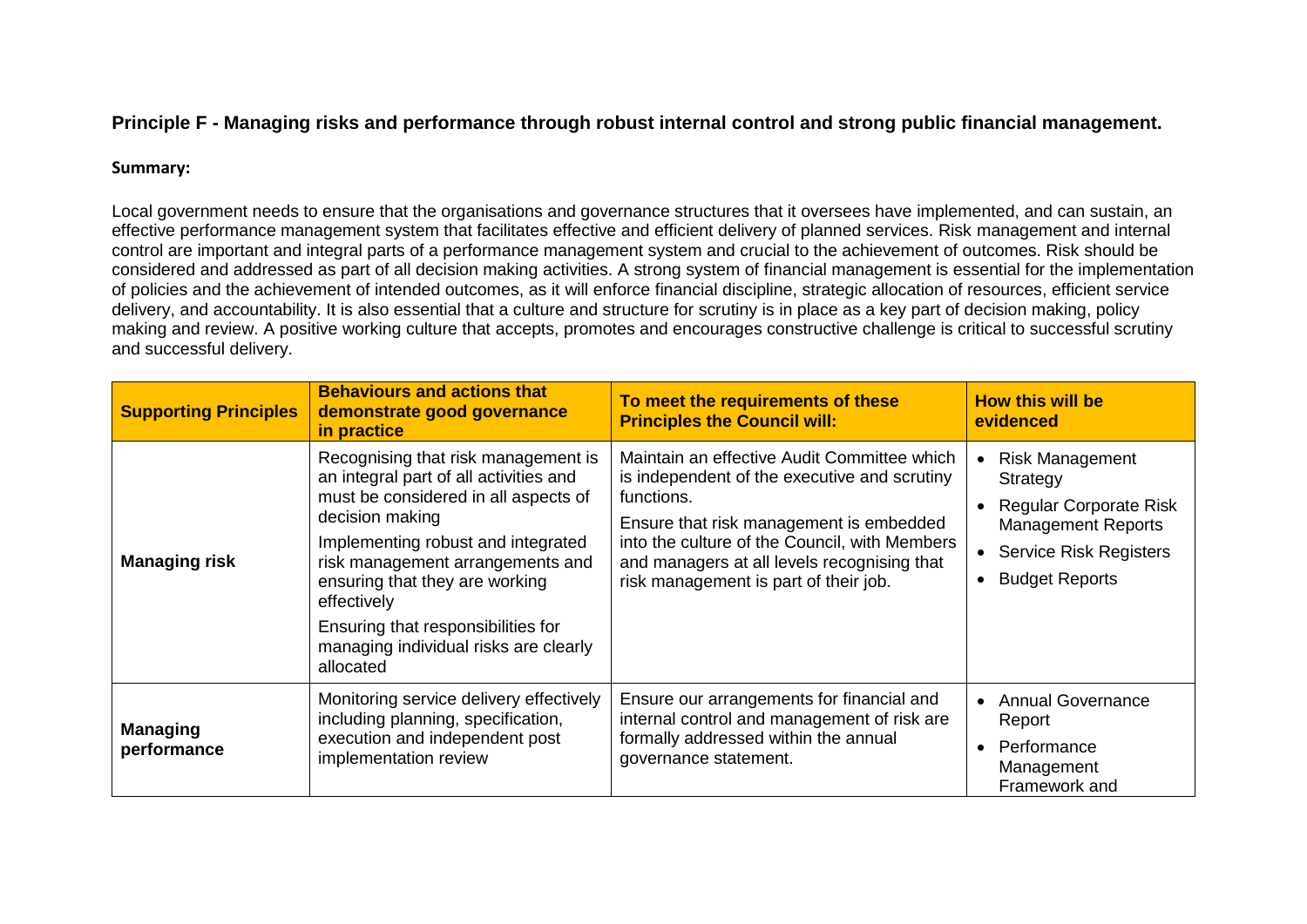| <b>Supporting Principles</b>      | <b>Behaviours and actions that</b><br>demonstrate good governance<br>in practice                                                                                                                                                                                                                                                                                                                                                                                                   | To meet the requirements of these<br><b>Principles the Council will:</b>                                                                                                                                                                                | <b>How this will be</b><br>evidenced                                                                                                                                                       |
|-----------------------------------|------------------------------------------------------------------------------------------------------------------------------------------------------------------------------------------------------------------------------------------------------------------------------------------------------------------------------------------------------------------------------------------------------------------------------------------------------------------------------------|---------------------------------------------------------------------------------------------------------------------------------------------------------------------------------------------------------------------------------------------------------|--------------------------------------------------------------------------------------------------------------------------------------------------------------------------------------------|
|                                   | Making decisions based on relevant,<br>clear objective analysis and advice<br>pointing out the implications and risks<br>inherent in the organisation's<br>financial, social and environmental<br>position and outlook                                                                                                                                                                                                                                                             |                                                                                                                                                                                                                                                         | reporting cycle to all<br>Committees                                                                                                                                                       |
|                                   | Ensuring an effective scrutiny or<br>oversight function is in place which<br>provides constructive challenge and<br>debate on policies and objectives<br>before, during and after decisions are<br>made thereby enhancing the<br>organisation's performance and that<br>of any organisation for which it is<br>responsible<br>Encouraging effective and<br>constructive challenge and debate on<br>policies and objectives to support<br>balanced and effective decision<br>making |                                                                                                                                                                                                                                                         |                                                                                                                                                                                            |
| <b>Robust internal</b><br>control | Providing members and senior<br>management with regular reports on<br>service delivery plans and on<br>progress towards outcome<br>achievement<br>Ensuring there is consistency<br>between specification<br>Aligning the risk management<br>strategy and policies on internal<br>control with achieving objectives                                                                                                                                                                 | Ensure effective internal control<br>arrangements exist for sound financial<br>management systems and processes.<br>Ensure that a there is a performance<br>management framework and performance is<br>report to relevant committee for<br>improvement. | Internal Auditing<br>standards<br>• Annual Audit Plan<br><b>Internal Audit Reports</b><br>• Internal Audit Manager's<br>annual opinion of<br>assurance<br>• Corporate Projects<br>Register |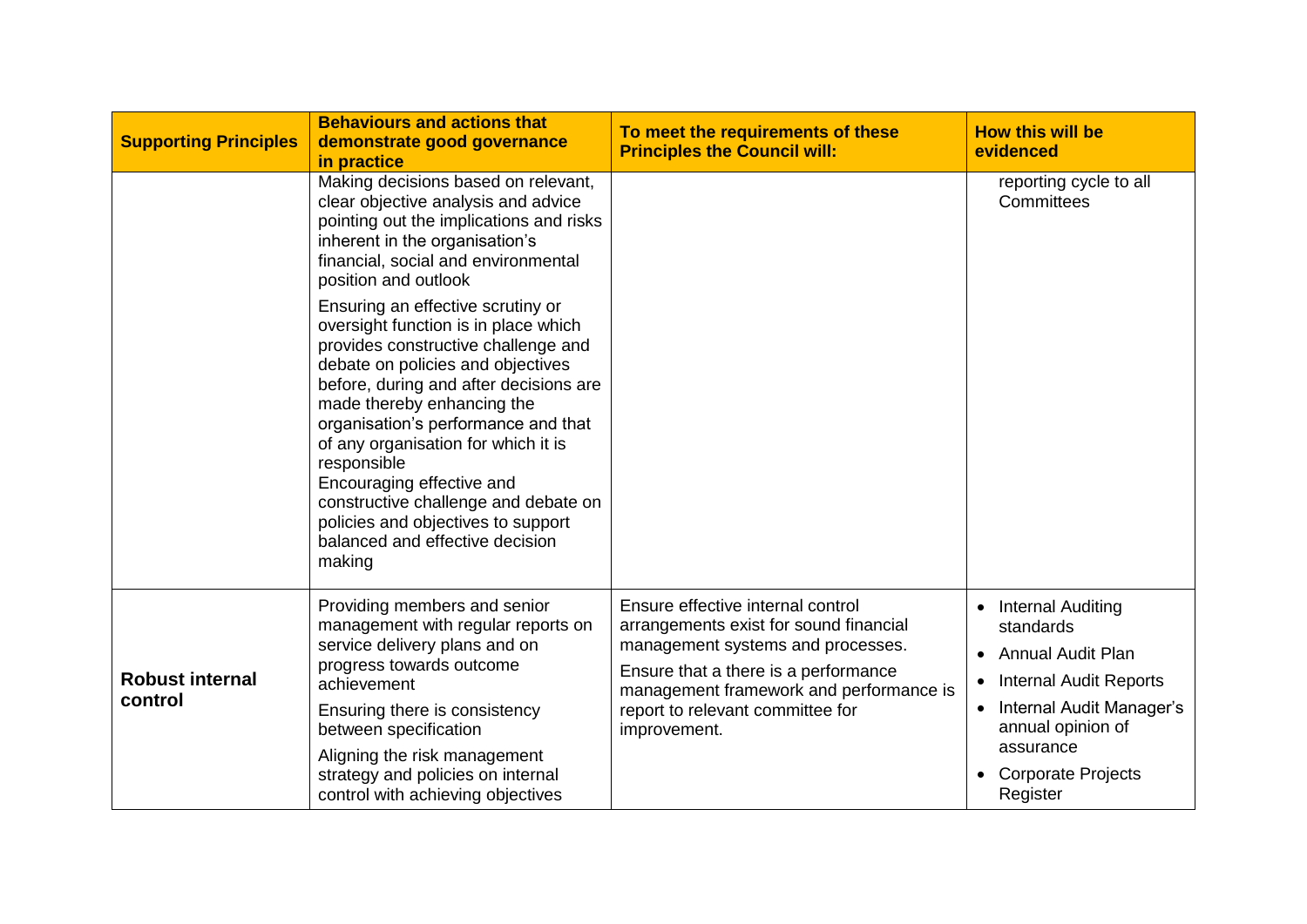| <b>Supporting Principles</b> | <b>Behaviours and actions that</b><br>demonstrate good governance<br>in practice                                                                                                                                                                                                                                                                                                                                                                                                                                                                                                                                                                                                                                                                      | To meet the requirements of these<br><b>Principles the Council will:</b>                                                                          | <b>How this will be</b><br>evidenced                                                                                                              |
|------------------------------|-------------------------------------------------------------------------------------------------------------------------------------------------------------------------------------------------------------------------------------------------------------------------------------------------------------------------------------------------------------------------------------------------------------------------------------------------------------------------------------------------------------------------------------------------------------------------------------------------------------------------------------------------------------------------------------------------------------------------------------------------------|---------------------------------------------------------------------------------------------------------------------------------------------------|---------------------------------------------------------------------------------------------------------------------------------------------------|
|                              | Evaluating and monitoring risk<br>management and internal control on<br>a regular basis<br>Ensuring effective counter fraud and<br>anti-corruption arrangements are in<br>place<br>Ensuring additional assurance on the<br>overall adequacy and effectiveness<br>of the framework of governance, risk<br>management and control is provided<br>by the internal auditor<br>Ensuring an audit committee or<br>equivalent group/function, which is<br>independent of the executive and<br>accountable to the governing body:<br>- provides a further source of<br>effective assurance regarding<br>arrangements for managing risk and<br>maintaining an effective control<br>environment<br>- that its recommendations are<br>listened to and acted upon |                                                                                                                                                   | • Medium Term Financial<br>Strategy.<br>Budget targets and<br>$\bullet$<br>monitoring reports to<br>Committee                                     |
| <b>Managing data</b>         | Ensuring effective arrangements are<br>in place for the safe collection,<br>storage, use and sharing of data,<br>including processes to safeguard<br>personal data                                                                                                                                                                                                                                                                                                                                                                                                                                                                                                                                                                                    | Effective arrangements are in place for the<br>safe collection, storage and sharing of data<br>including processes to safeguard personal<br>data. | IT Security & Acceptable<br><b>Use Policy</b><br><b>Data Protection Policies</b><br><b>Retention and Disposal</b><br>$\bullet$<br><b>Policies</b> |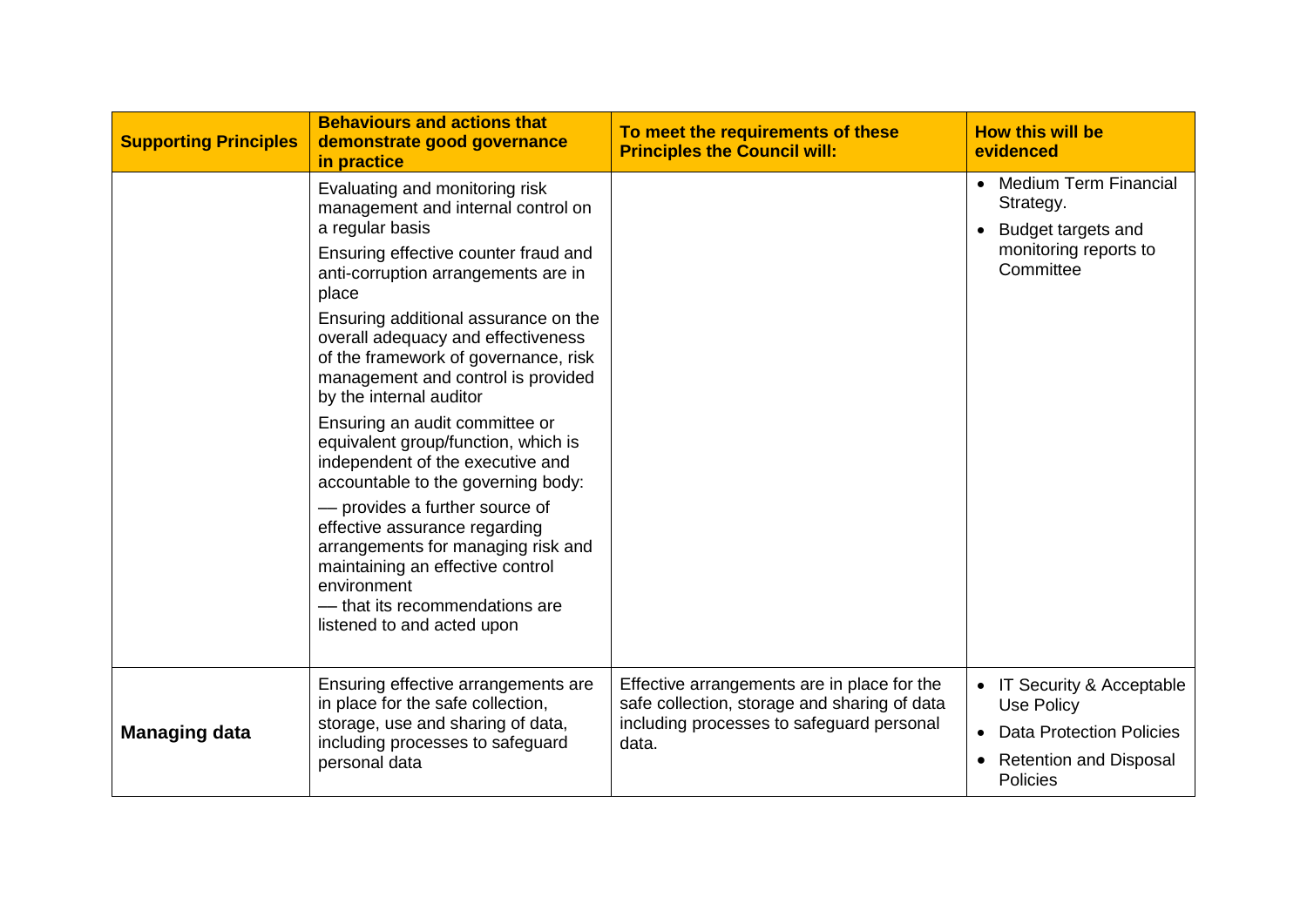| <b>Supporting Principles</b>                    | <b>Behaviours and actions that</b><br>demonstrate good governance<br>in practice                                                                                   | To meet the requirements of these<br><b>Principles the Council will:</b>                                                                                                  | <b>How this will be</b><br>evidenced |
|-------------------------------------------------|--------------------------------------------------------------------------------------------------------------------------------------------------------------------|---------------------------------------------------------------------------------------------------------------------------------------------------------------------------|--------------------------------------|
|                                                 | Ensuring effective arrangements are<br>in place and operating effectively<br>when sharing data with other bodies                                                   |                                                                                                                                                                           |                                      |
|                                                 | Reviewing and auditing regularly the<br>quality and accuracy of data used in<br>decision making and performance<br>monitoring                                      |                                                                                                                                                                           |                                      |
| <b>Strong public</b><br>financial<br>management | Ensuring financial management<br>supports both long term achievement<br>of outcomes and short-term financial<br>and operational performance                        | Enable the Chief Finance Officer can bring<br>influence to bear on all material decisions<br>and provide advice on the levels of reserves<br>and balances to be retained. | • Annual Budget Speech               |
|                                                 | Ensuring well-developed financial<br>management is integrated at all<br>levels of planning and control,<br>including management of financial<br>risks and controls |                                                                                                                                                                           |                                      |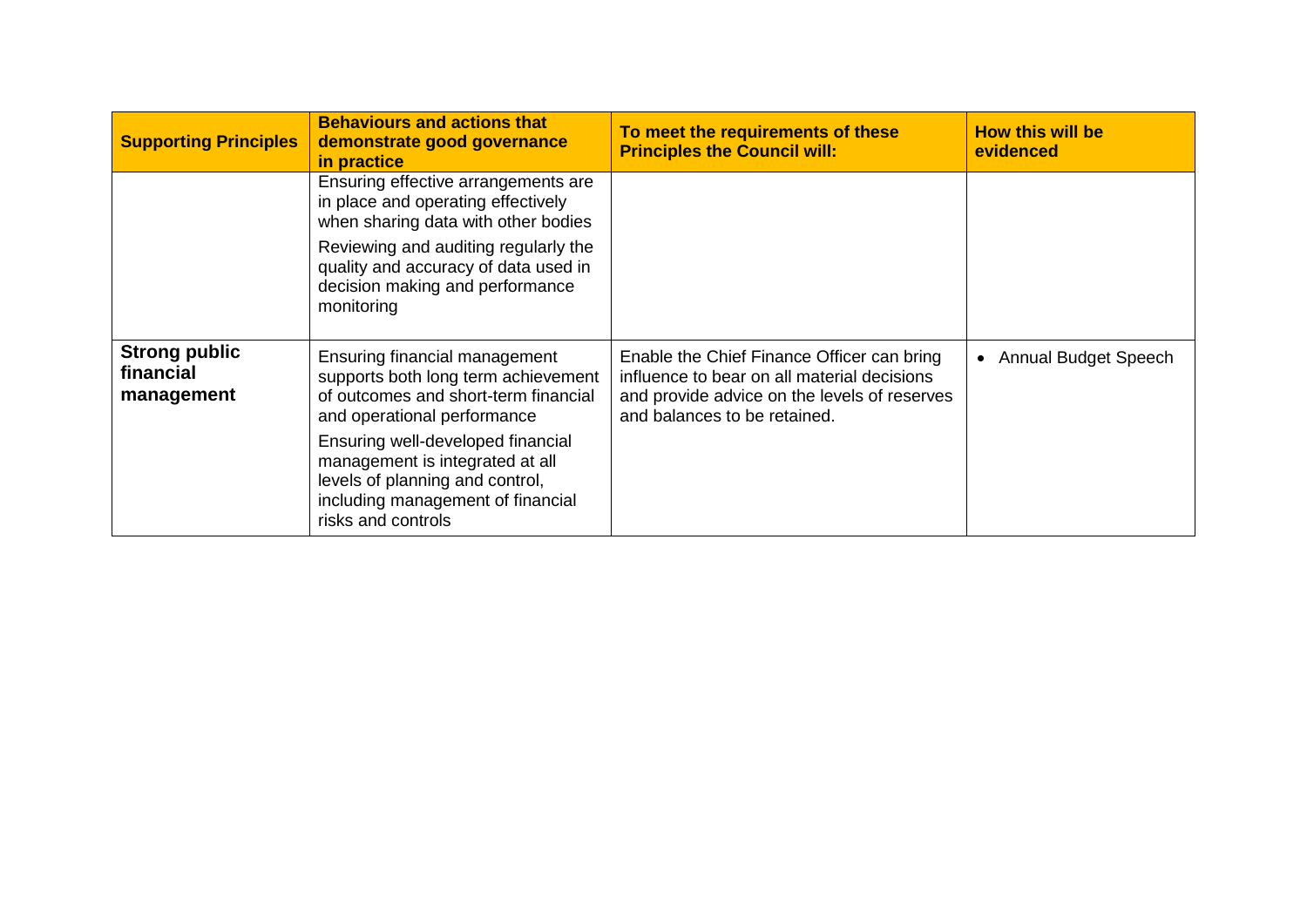### **Principle G - Implementing good practices in transparency, reporting, and audit to deliver effective accountability.**

### **Summary:**

Accountability is about ensuring that those making decisions and delivering services are answerable for them. Effective accountability is concerned not only with reporting on actions completed, but also ensuring that stakeholders are able to understand and respond as the organisation plans and carries out its activities in a transparent manner. Both external and internal audit contribute to effective accountability.

| <b>Supporting Principles</b>                            | <b>Behaviours and actions that</b><br>demonstrate good governance<br>in practice                                                                                                                                                                                                                                                                                                                                                                               | To meet the requirements of these<br><b>Principles the Council will:</b>                                                                                                                                                                                                                      | <b>How this will be evidenced</b>                                                                  |
|---------------------------------------------------------|----------------------------------------------------------------------------------------------------------------------------------------------------------------------------------------------------------------------------------------------------------------------------------------------------------------------------------------------------------------------------------------------------------------------------------------------------------------|-----------------------------------------------------------------------------------------------------------------------------------------------------------------------------------------------------------------------------------------------------------------------------------------------|----------------------------------------------------------------------------------------------------|
| <b>Implementing good</b><br>practice in<br>transparency | Writing and communicating reports<br>for the public and other<br>stakeholders in a fair, balanced and<br>understandable style appropriate to<br>the intended audience and<br>ensuring that they are easy to<br>access and interrogate<br>Striking a balance between<br>providing the right amount of<br>information to satisfy transparency<br>demands and enhance public<br>scrutiny while not being too<br>onerous to provide and for users to<br>understand | Comply with the local government<br>transparency code and publish all required<br>information in a timely manner.                                                                                                                                                                             | <b>Council's Committee</b><br>Webpages                                                             |
| <b>Implementing good</b><br>practices in<br>reporting   | Reporting at least annually on<br>performance, value for money and<br>stewardship of resources to<br>stakeholders in a timely and<br>understandable way                                                                                                                                                                                                                                                                                                        | Have established a medium term financial<br>planning process in order to deliver a<br>financial strategy ensuring sustainable<br>finances, a robust annual budget process<br>ensuring financial balance and an adequate<br>monitoring process; all of which are subject<br>to regular review. | <b>Medium Term Financial</b><br>Strategy<br><b>Towards a Sustainable</b><br><b>Future Strategy</b> |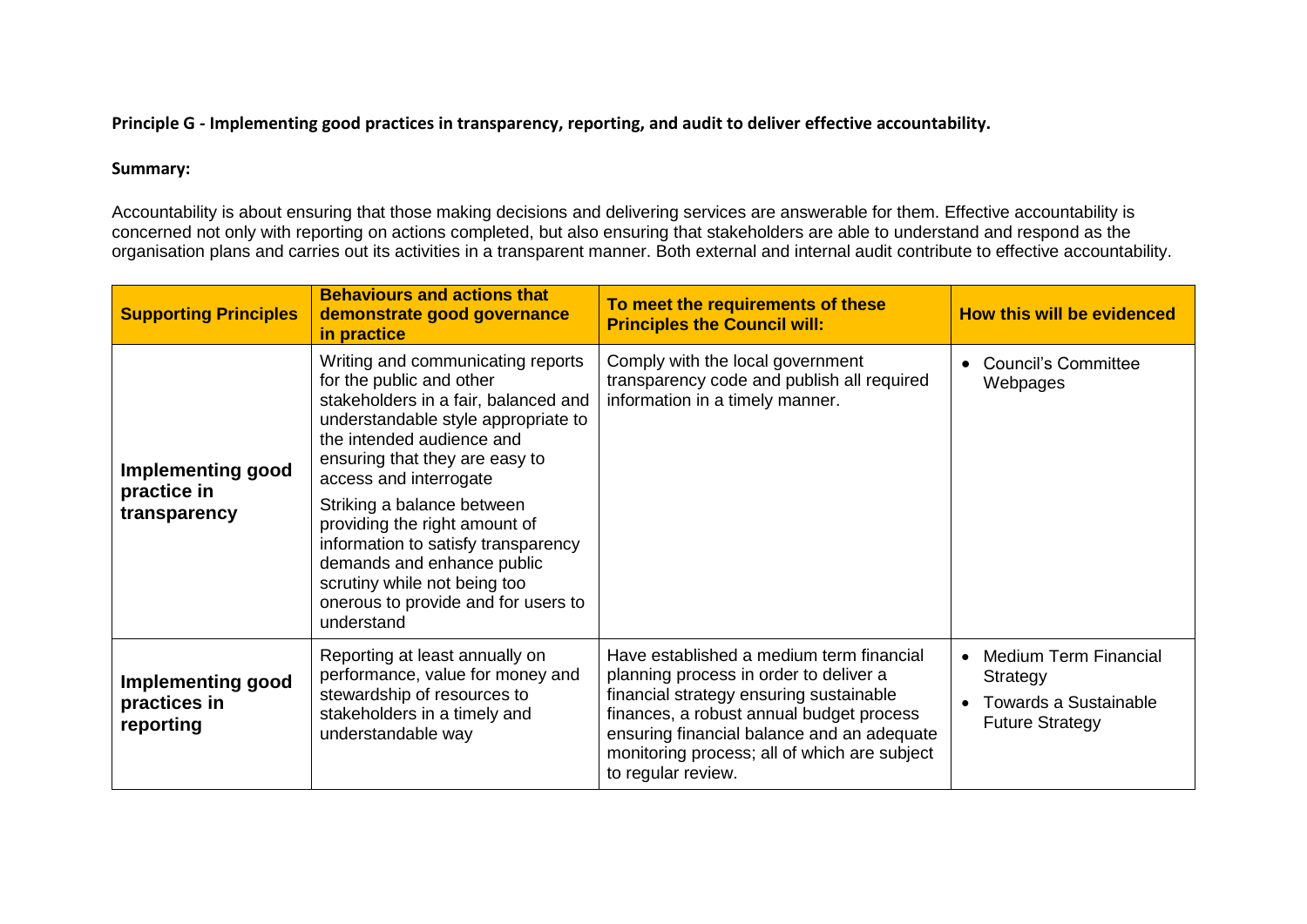| <b>Supporting Principles</b>                        | <b>Behaviours and actions that</b><br>demonstrate good governance<br>in practice                                                                                                                                                                                                                                                                                                                                                                                                                                                                            | To meet the requirements of these<br><b>Principles the Council will:</b>                                                                                                                                                                                                                                                                                                                                                                                                                                                                                                       | <b>How this will be evidenced</b>                                                                                                                                                                                                                                                                                                                     |
|-----------------------------------------------------|-------------------------------------------------------------------------------------------------------------------------------------------------------------------------------------------------------------------------------------------------------------------------------------------------------------------------------------------------------------------------------------------------------------------------------------------------------------------------------------------------------------------------------------------------------------|--------------------------------------------------------------------------------------------------------------------------------------------------------------------------------------------------------------------------------------------------------------------------------------------------------------------------------------------------------------------------------------------------------------------------------------------------------------------------------------------------------------------------------------------------------------------------------|-------------------------------------------------------------------------------------------------------------------------------------------------------------------------------------------------------------------------------------------------------------------------------------------------------------------------------------------------------|
|                                                     | Ensuring members and senior<br>management own the results<br>reported                                                                                                                                                                                                                                                                                                                                                                                                                                                                                       |                                                                                                                                                                                                                                                                                                                                                                                                                                                                                                                                                                                |                                                                                                                                                                                                                                                                                                                                                       |
|                                                     | Ensuring robust arrangements for<br>assessing the extent to which the<br>principles contained in this<br>Framework have been applied and<br>publishing the results on this<br>assessment, including an action<br>plan for improvement and evidence<br>to demonstrate good governance<br>(the annual governance statement)                                                                                                                                                                                                                                   |                                                                                                                                                                                                                                                                                                                                                                                                                                                                                                                                                                                |                                                                                                                                                                                                                                                                                                                                                       |
| <b>Assurance and</b><br>effective<br>accountability | Ensuring that this Framework is<br>applied to jointly managed or<br>shared service organisations as<br>appropriate<br>Ensuring the performance<br>information that accompanies the<br>financial statements is prepared on<br>a consistent and timely basis and<br>the statements allow for<br>comparison with other, similar<br>organisations<br>Ensuring that recommendations for<br>corrective action made by external<br>audit are acted upon<br>Ensuring an effective internal audit<br>service with direct access to<br>members is in place, providing | Put in place effective transparent and<br>accessible arrangements for dealing with<br>complaints.<br>Maintain an effective scrutiny function which<br>encourages constructive challenge and<br>enhances the Council's performance<br>overall.<br>Maintain an effective Audit Committee.<br>Ensure an effective internal audit function is<br>resourced and maintained.<br>Take corrective action from internal and<br>external audit reports.<br>Maintain open and effective mechanisms for<br>documenting evidence for decisions and<br>recording the criteria, rationale and | <b>Corporate Complaints</b><br>$\bullet$<br>Procedure<br><b>Audit Committee</b><br><b>Constitution</b><br>$\bullet$<br>Mod.Gov<br><b>Whistle-blowing Policy</b><br>Monthly budget and<br>quarterly monitoring<br>Reports<br>• Annual Pay Policy<br><b>Statement</b><br>• Compliance with<br><b>Transparency Agenda</b><br>• Partnership Risk Register |